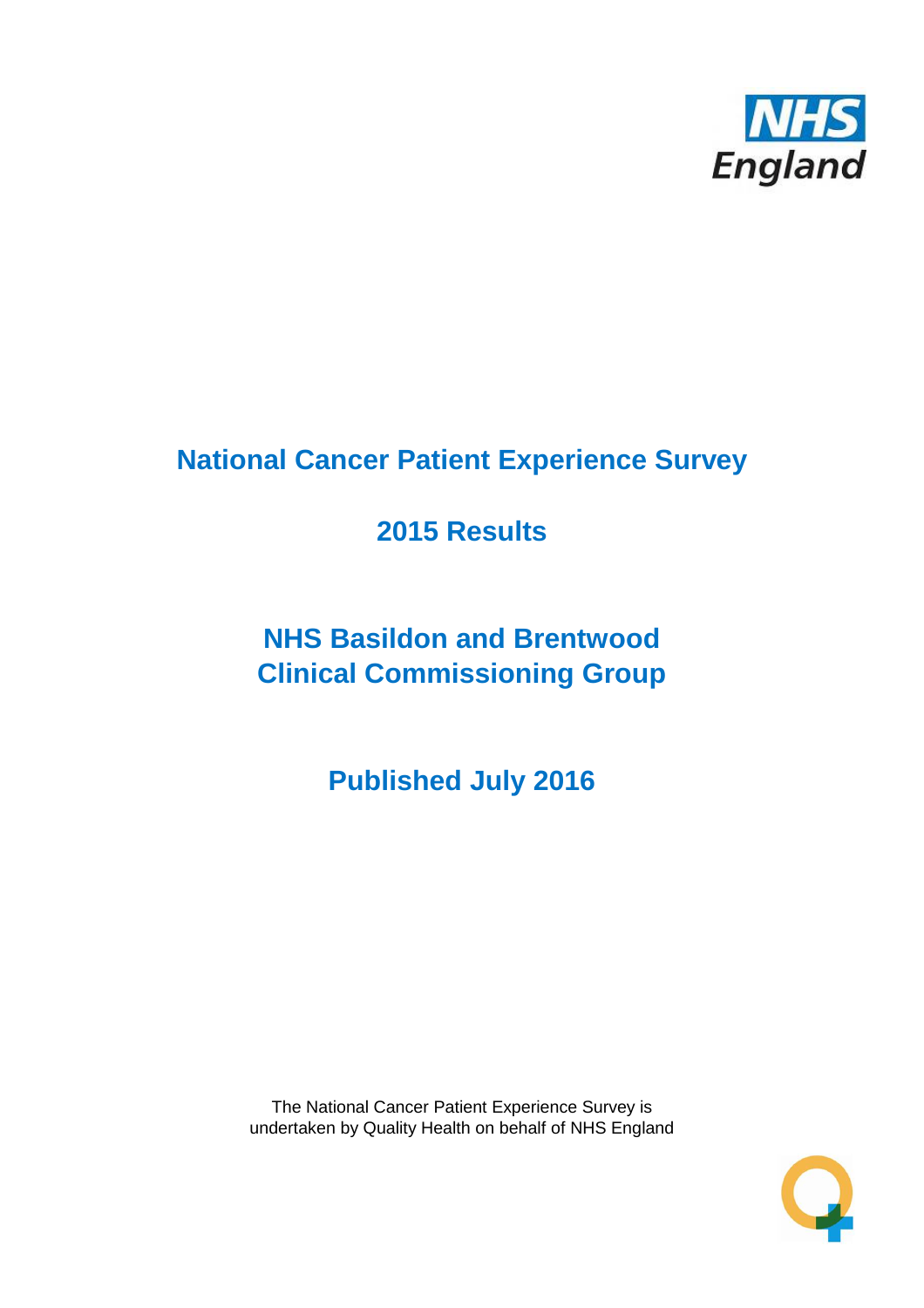#### **Introduction**

The National Cancer Patient Experience Survey 2015 is the fifth iteration of the survey first undertaken in 2010. It has been designed to monitor national progress on cancer care; to provide information to drive local quality improvements; to assist commissioners and providers of cancer care; and to inform the work of the various charities and stakeholder groups supporting cancer patients.

The survey was overseen by a national Cancer Patient Experience Advisory Group. This Advisory Group set the principles and objectives of the survey programme and guided questionnaire development.

The survey was commissioned and managed by NHS England. The survey provider, Quality Health, is responsible for designing, running and analysing the survey.

Full national results and other reports are available at www.ncpes.co.uk

Further details on the survey methodology and changes to the 2015 survey can be found in the Annex. Note that a number of significant changes were made to the 2015 survey so caution should be taken in directly comparing data from the 2015 survey to the findings of the previous CPES surveys. No comparisons with previous surveys are presented in this report.

#### **This report**

The report shows how this CCG scored for each question in the survey, compared with national results. It is aimed at helping individual CCGs to understand their performance and identify areas for local improvement.

Note that responses for questions with 1-20 respondents have been suppressed. This is to protect patient confidentiality and because uncertainty around the result is too great.

#### **Data tables**

The data tables presented in this report show the following for each question:

- **Column 1** shows the number of respondents to this question
- **Column 2** shows the unadjusted 2015 score for this CCG
- **Column 3** shows the case-mix adjusted 2015 score for this CCG
- **Column 4** shows the lower limit of the expected range of scores for this CCG (the top of the pale blue section on the Comparability chart - see below)
- **Column 5** shows the upper limit of the expected range of scores for this CCG (the bottom of the dark blue section on the Comparability chart - see below)
- **Column 6** shows the National Average score for this question.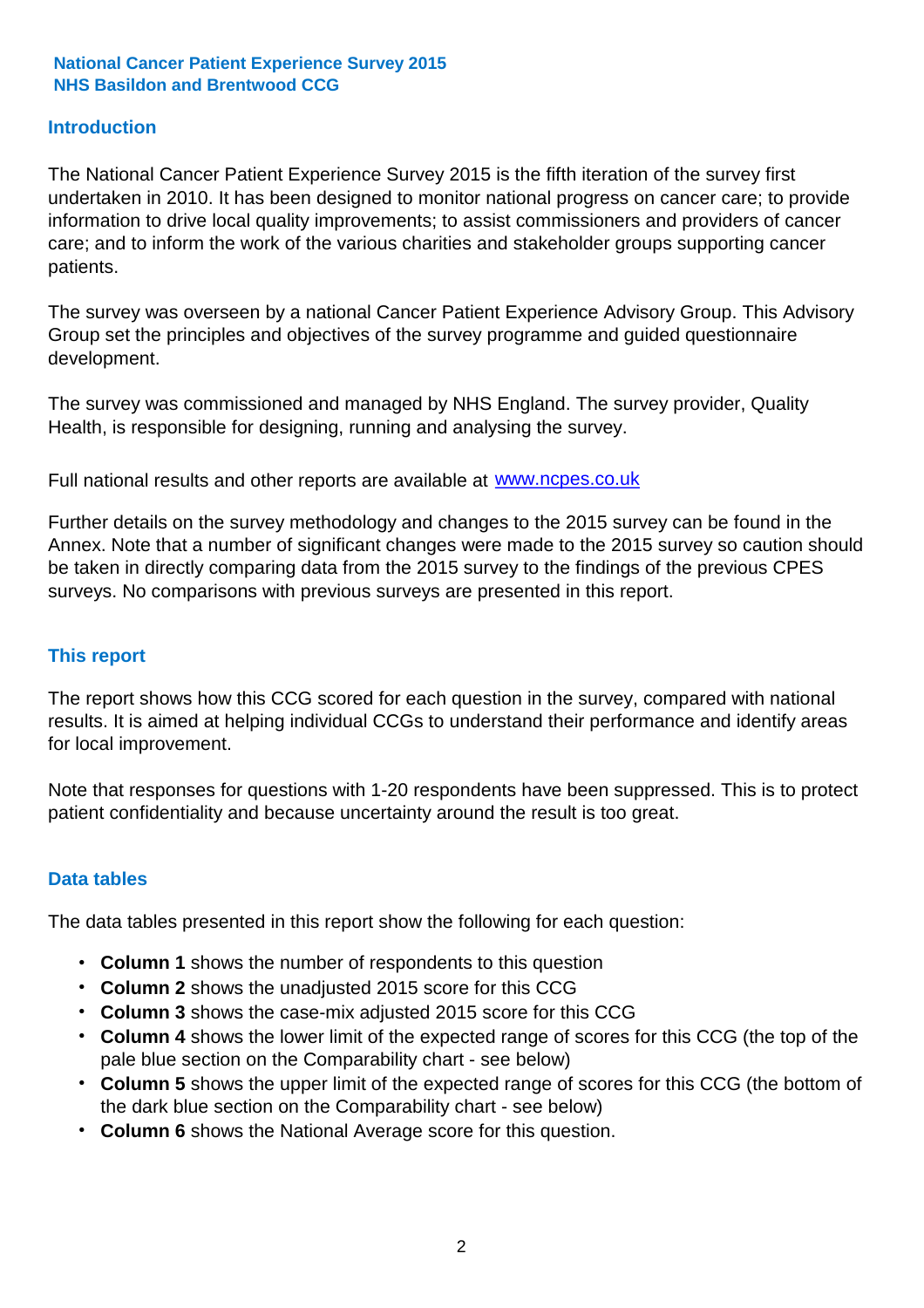Results for individual response options are presented in the detailed data tables **WWW.ncpes.co.uk** Confidence Intervals for unadjusted and case-mix adjusted data are provided in these tables.

Expected ranges and 95% Confidence Intervals highlight the uncertainty around the results. The size of the expected ranges and confidence intervals will be different for each question, and depends on the number of respondents and the range of their responses.

For further details on case-mix adjustment and the scoring methodology used, please refer to the Annex.

#### **Comparability charts**

For the 2015 survey, we have adopted the CQC standard for reporting comparative performance, based on calculation of "expected ranges". This means that CCGs will be flagged as outliers only if there is statistical evidence that their scores deviate (positively or negatively) from the range of scores that would be expected for CCGs of the same size.

The Comparability charts in this report show a bar with these expected ranges (in grey), higher than expected (in dark blue), and lower than expected (in pale blue). A black dot represents the actual score of this CCG.

The same colour convention has been used in Column 3 of the Data tables.

For further details on expected ranges, please refer to the technical document at **www.ncpes.co.uk** 

#### **Tumour group tables**

The final set of tables in this report show the scores for each question for each of the 13 tumour groups, with a comparative national score for that tumour group.

These breakdowns are intended as additional information for CCGs to understand the differences between the experiences of patients with different types of cancer. The numbers are generally relatively small and may not be statistically significant. They should therefore be treated with some caution.

#### **Notes on specific questions**

Question 5 in the survey has not been scored. However, the unscored data is useful and has been published alongside the other results in this report. This question asked respondents to "tick all that apply". The results show all of the responses given including where respondents chose two or more options.

Questions used to direct respondents to different parts of the survey (questions 4, 17, 24, 27, 40, 43, 46) and other demographic and information questions are not reported.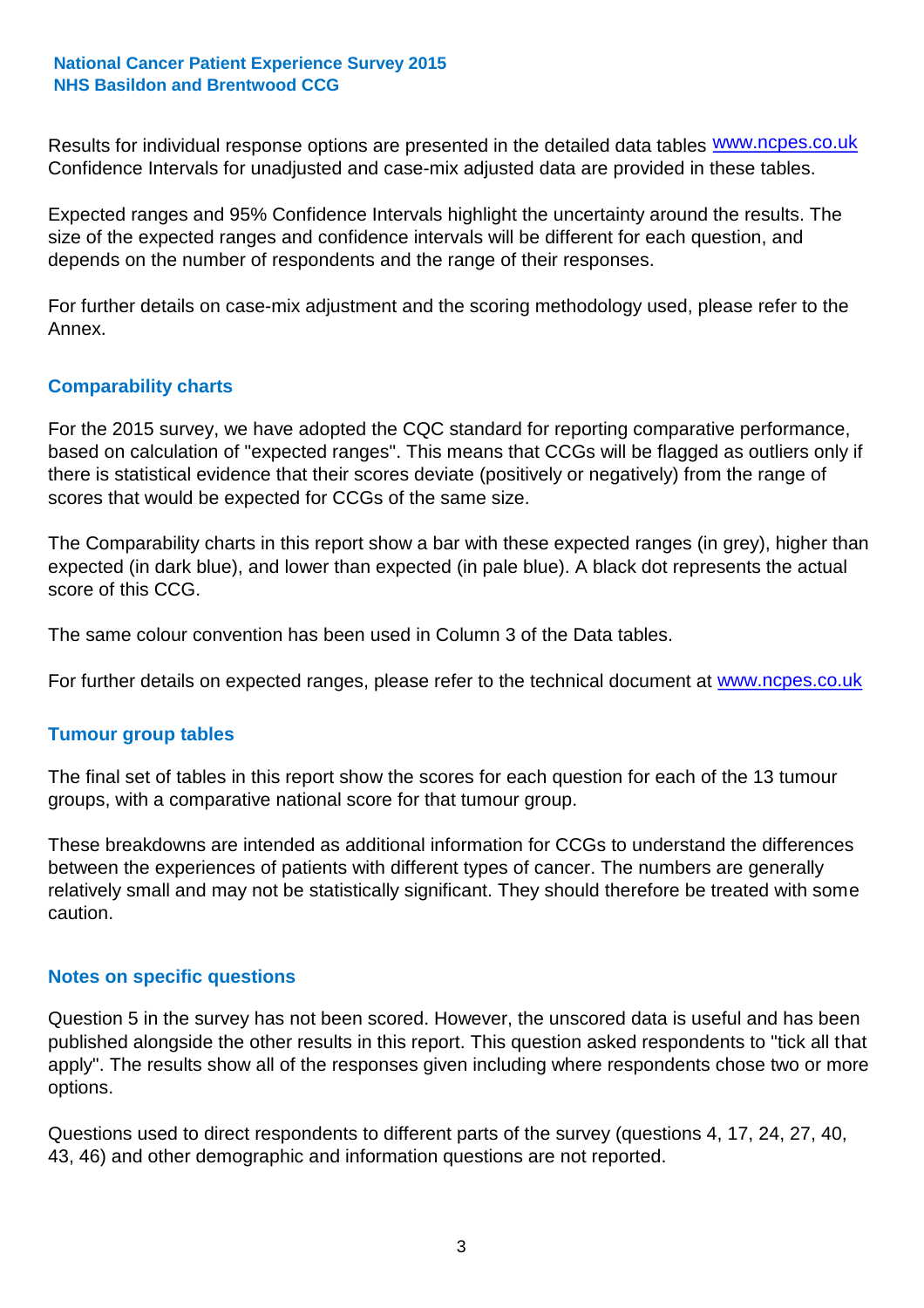#### **How to use the data**

Unadjusted data should be used to see the actual responses from patients relating to the CCG.

Case-mix adjusted data, together with expected ranges, should be used to understand whether the results are significantly higher or lower than national results.

Case-mix adjusted data, together with (case-mix adjusted) Confidence Intervals (presented in the detailed data tables **www.ncpes.co.uk**), should be used to understand whether the results are significantly higher or lower than the results for another CCG.

#### **Response rates**

Numbers of respondents by tumour group, age and gender can be found in the Annex.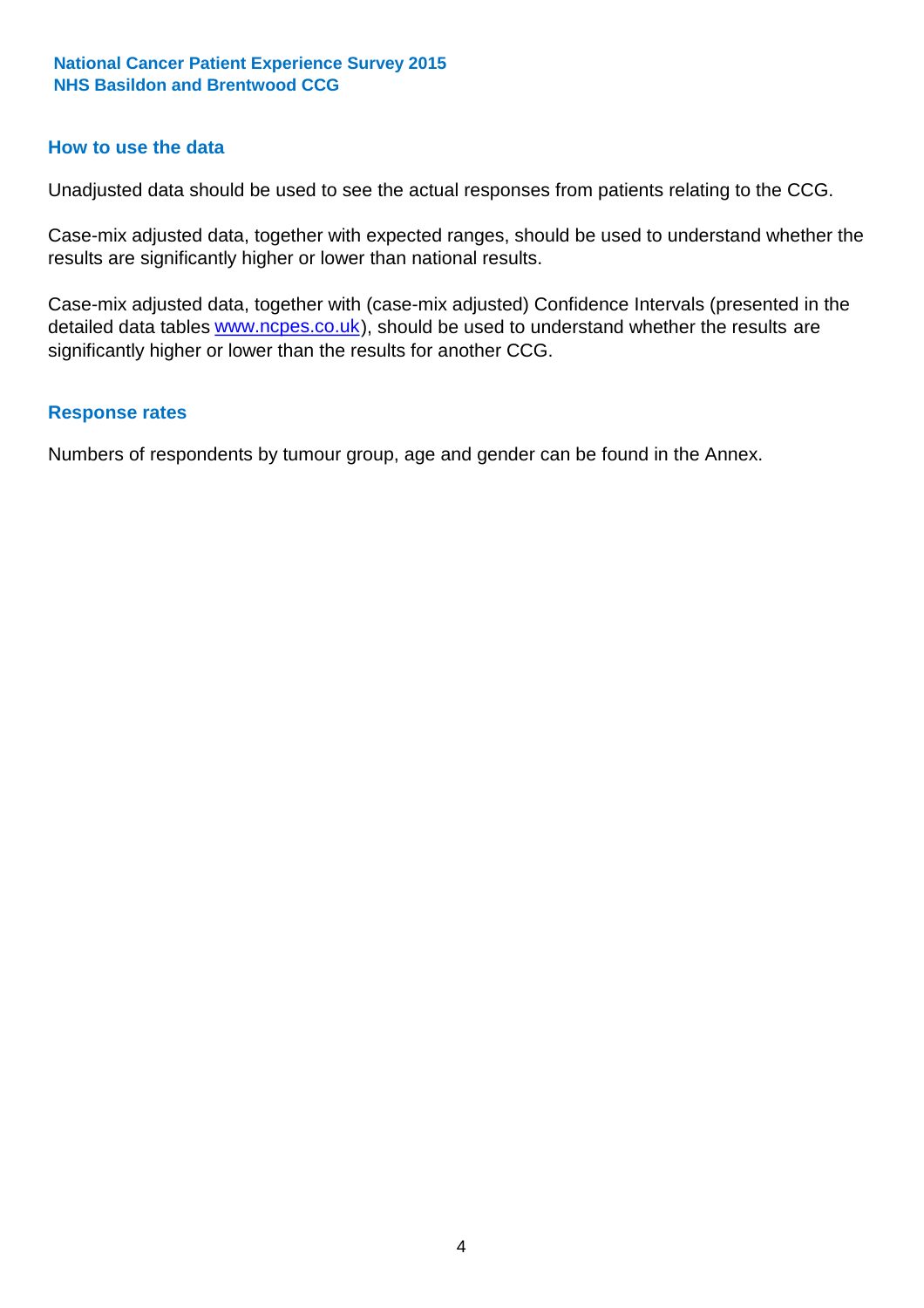#### **Executive Summary**

average rating of 8.6. Asked to rate their care on a scale of zero (very poor) to 10 (very good), respondents gave an

The following questions are included in phase 1 of the Cancer Dashboard developed by Public Health England and NHS England\*:

- **73%** of respondents said that they were definitely involved as much as they wanted to be in decisions about their care and treatment
- **90%** of respondents said that they were given the name of a Clinical Nurse Specialist who would support them through their treatment
- when asked how easy or difficult it had been to contact their Clinical Nurse Specialist 85% of respondents said that it had been 'quite easy' or 'very easy'
- **89%** of respondents said that, overall, they were always treated with dignity and respect they were in hospital
- **91%** of respondents said that hospital staff told them who to contact if they were worried about their condition or treatment after they left hospital
- **61%** of respondents said that they thought the GPs and nurses at their general practice definitely did everything they could to support them while they were having cancer treatment.

Detailed results for these and other questions are set out in the sections that follow.

#### \* www.cancerdata.nhs.uk/dashboard

The questions were selected in discussion with the national Cancer Patient Experience Advisory Group and reflect four key patient experience domains: provision of information; involvement in decisions; care transition; interpersonal relations, respect and dignity. The figures presented above are all case-mix adjusted.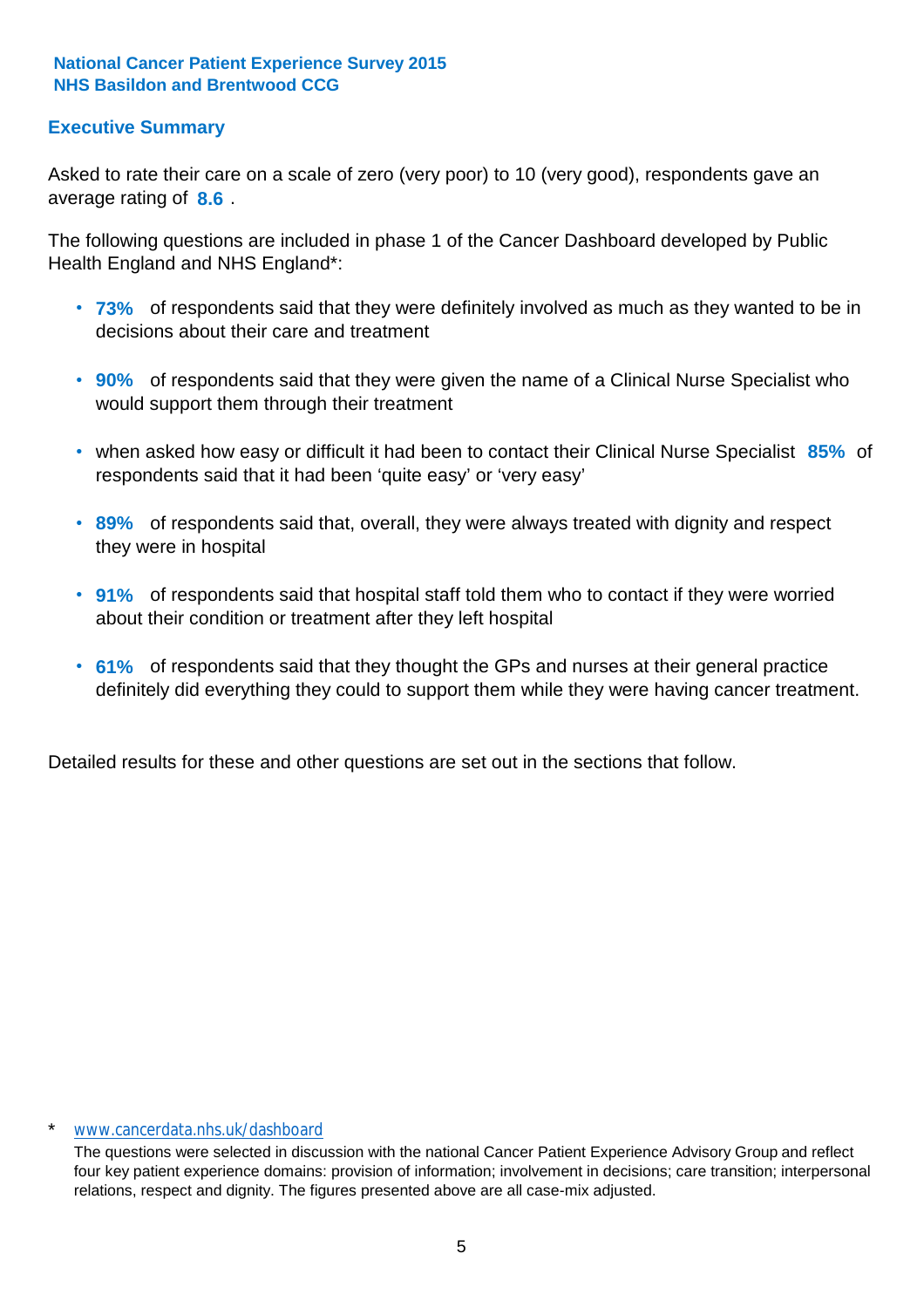# **Questions which scored outside expected range**

|                         |                                                                                            |                                             | 2015 Case-mix Adjusted              |                                     |                                       |                              |  |  |  |
|-------------------------|--------------------------------------------------------------------------------------------|---------------------------------------------|-------------------------------------|-------------------------------------|---------------------------------------|------------------------------|--|--|--|
| Question                |                                                                                            | for this<br>respondents<br>Number of<br>CCG | Percentage<br>this CCG<br>2015<br>ā | Lower limit of<br>expected<br>range | Upper limit<br>expected<br>range<br>õ | National<br>Average<br>Score |  |  |  |
| <b>Diagnostic tests</b> |                                                                                            |                                             |                                     |                                     |                                       |                              |  |  |  |
| Q7                      | Given complete explanation of test results in understandable<br>way                        | 303                                         | 74%                                 | 74%                                 | 83%                                   | 79%                          |  |  |  |
|                         | Finding out what was wrong with you                                                        |                                             |                                     |                                     |                                       |                              |  |  |  |
| Q8                      | Patient told they could bring a family member or friend when<br>first told they had cancer | 297                                         | 69%                                 | 74%                                 | 83%                                   | 79%                          |  |  |  |
|                         | Deciding the best treatment for you                                                        |                                             |                                     |                                     |                                       |                              |  |  |  |
| Q16                     | Patient definitely involved in decisions about care and treatment                          | 339                                         | 73%                                 | 73%                                 | 82%                                   | 78%                          |  |  |  |
|                         | Hospital care as an inpatient                                                              |                                             |                                     |                                     |                                       |                              |  |  |  |
| Q <sub>31</sub>         | Patient had confidence and trust in all ward nurses                                        | 221                                         | 66%                                 | 66%                                 | 78%                                   | 72%                          |  |  |  |
| Q33                     | All staff asked patient what name they preferred to be called by                           | 215                                         | 56%                                 | 57%                                 | 76%                                   | 67%                          |  |  |  |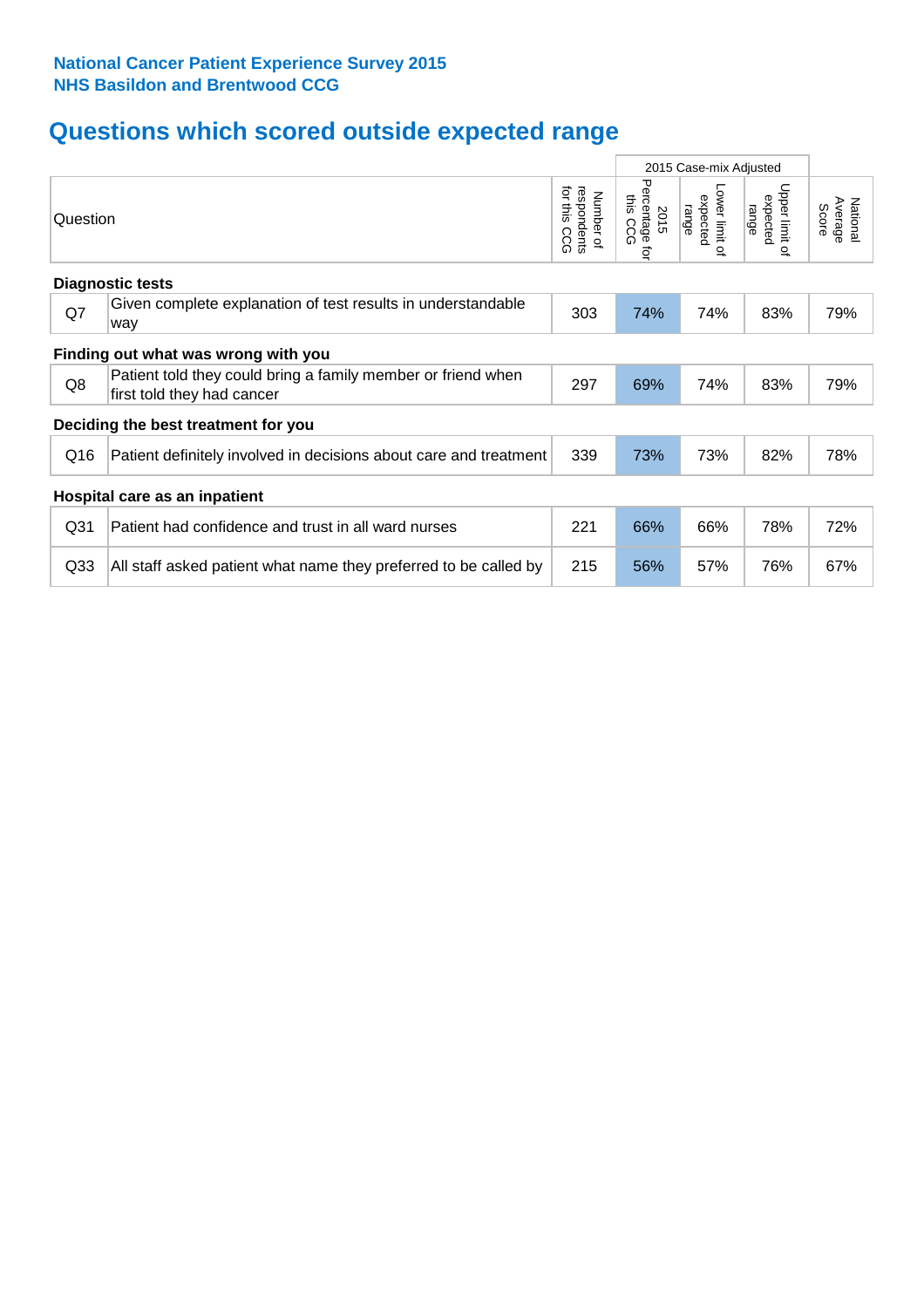## **CCG results**

#### **Seeing your GP**



|    |                                                                |                          |                             |               | 2015 Case-mix Adjusted     |                            |                           |
|----|----------------------------------------------------------------|--------------------------|-----------------------------|---------------|----------------------------|----------------------------|---------------------------|
|    | Question                                                       | respondents<br>Number of | 2015<br>Unadjusted<br>Score | 2015<br>Score | Expected<br>range<br>lower | Expected<br>range<br>doper | National Average<br>Score |
| Q1 | Saw GP once / twice before being told had to go to<br>hospital | 258                      | 80%                         | 80%           | 71%                        | 81%                        | 76%                       |
| Q2 | Patient thought they were seen as soon as necessary            | 344                      | 81%                         | 81%           | 78%                        | 86%                        | 82%                       |

|    |                                                                             |                                                       | No.     |
|----|-----------------------------------------------------------------------------|-------------------------------------------------------|---------|
|    | Beforehand, did you have all the<br>information you needed about your test? | Yes                                                   | $\star$ |
| Q5 |                                                                             | No, I would have liked more written information       |         |
|    |                                                                             | No, I would have liked more <b>verbal</b> information |         |
|    |                                                                             | I did not need / want any information                 | $\star$ |
|    |                                                                             | Don't know / can't remember                           | $\star$ |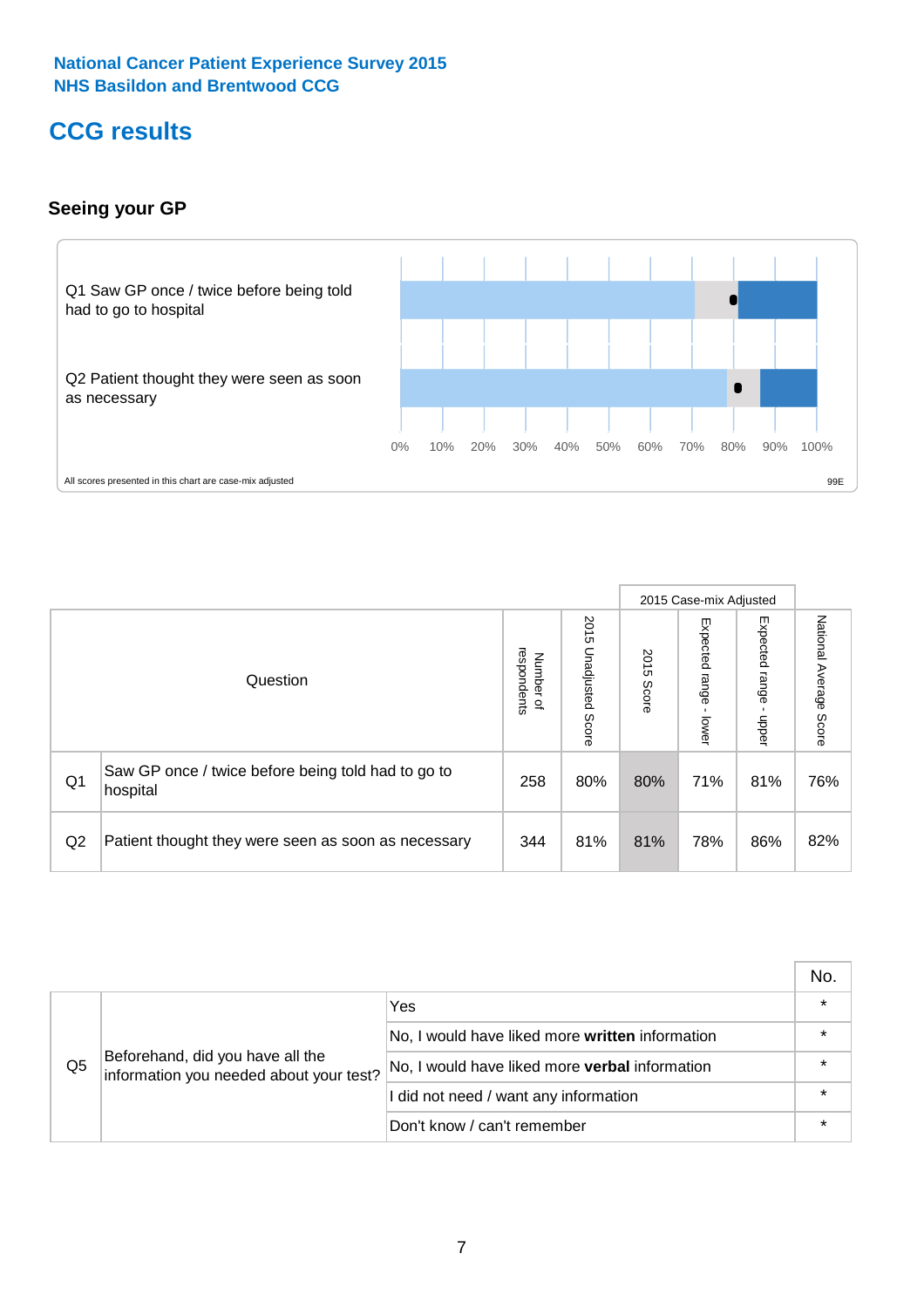#### **Diagnostic tests**



|                |                                                                       |                                       |                             |               | 2015 Case-mix Adjusted  |                         |                           |
|----------------|-----------------------------------------------------------------------|---------------------------------------|-----------------------------|---------------|-------------------------|-------------------------|---------------------------|
|                | Question                                                              | respondents<br>Number<br>$\mathbf{Q}$ | 2015<br>Unadjusted<br>Score | 2015<br>Score | Expected range<br>lower | Expected range<br>nbber | National Average<br>Score |
| Q <sub>6</sub> | The length of time waiting for the test to be done was<br>about right | 299                                   | 86%                         | 86%           | 83%                     | 90%                     | 87%                       |
| Q7             | Given complete explanation of test results in<br>understandable way   | 303                                   | 74%                         | 74%           | 74%                     | 83%                     | 79%                       |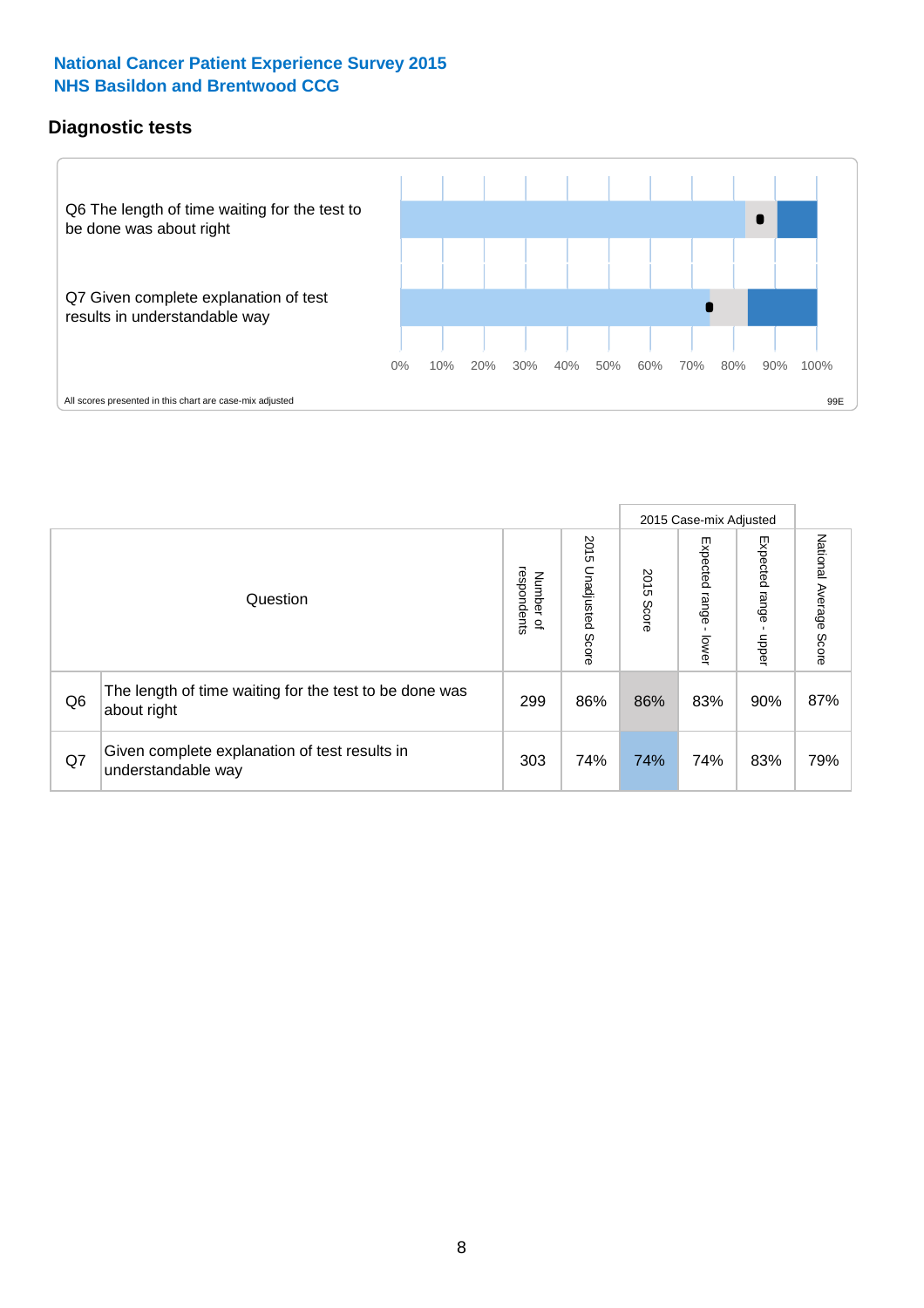#### **Finding out what was wrong with you**



|                |                                                                                            |                          |                       |               | 2015 Case-mix Adjusted |                                         |                        |
|----------------|--------------------------------------------------------------------------------------------|--------------------------|-----------------------|---------------|------------------------|-----------------------------------------|------------------------|
|                | Question                                                                                   | respondents<br>Number of | 2015 Unadjusted Score | 2015<br>Score | Expected range - lower | Expected range<br>$\mathbf{r}$<br>nbber | National Average Score |
| Q8             | Patient told they could bring a family member or friend<br>when first told they had cancer | 297                      | 69%                   | 69%           | 74%                    | 83%                                     | 79%                    |
| Q <sub>9</sub> | Patient felt they were told sensitively that they had cancer                               | 347                      | 83%                   | 83%           | 80%                    | 88%                                     | 84%                    |
| Q10            | Patient completely understood the explanation of what<br>was wrong                         | 347                      | 69%                   | 69%           | 68%                    | 78%                                     | 73%                    |
| Q11            | Patient given easy to understand written information<br>about the type of cancer they had  | 310                      | 73%                   | 72%           | 67%                    | 77%                                     | 72%                    |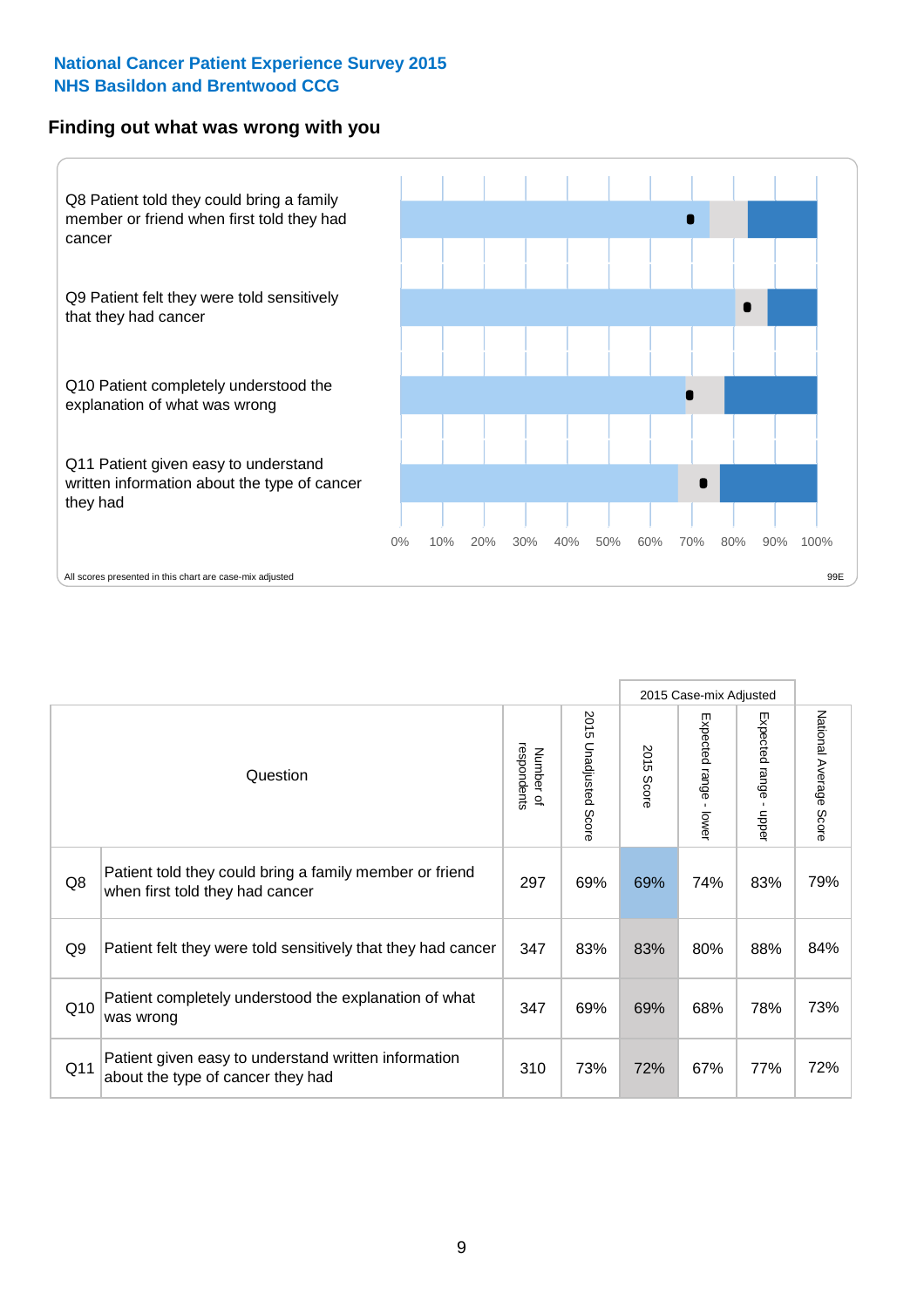#### **Finding out what was wrong with you**



|     |                                                                                         |                          |                          |               | 2015 Case-mix Adjusted                  |                        |                        |
|-----|-----------------------------------------------------------------------------------------|--------------------------|--------------------------|---------------|-----------------------------------------|------------------------|------------------------|
|     | Question                                                                                | Number of<br>respondents | 2015<br>Unadjusted Score | 2015<br>Score | Expected range<br>$\mathbf{r}$<br>lower | Expected range - upper | National Average Score |
| Q12 | Patient felt that treatment options were completely<br>explained                        | 304                      | 80%                      | 79%           | 78%                                     | 87%                    | 83%                    |
| Q13 | Possible side effects explained in an understandable way                                | 335                      | 70%                      | 70%           | 68%                                     | 78%                    | 73%                    |
| Q14 | Patient given practical advice and support in dealing with<br>side effects of treatment | 337                      | 65%                      | 65%           | 61%                                     | 71%                    | 66%                    |
| Q15 | Patient definitely told about side effects that could affect<br>them in the future      | 320                      | 52%                      | 52%           | 49%                                     | 60%                    | 54%                    |
| Q16 | Patient definitely involved in decisions about care and<br>treatment                    | 339                      | 73%                      | 73%           | 73%                                     | 82%                    | 78%                    |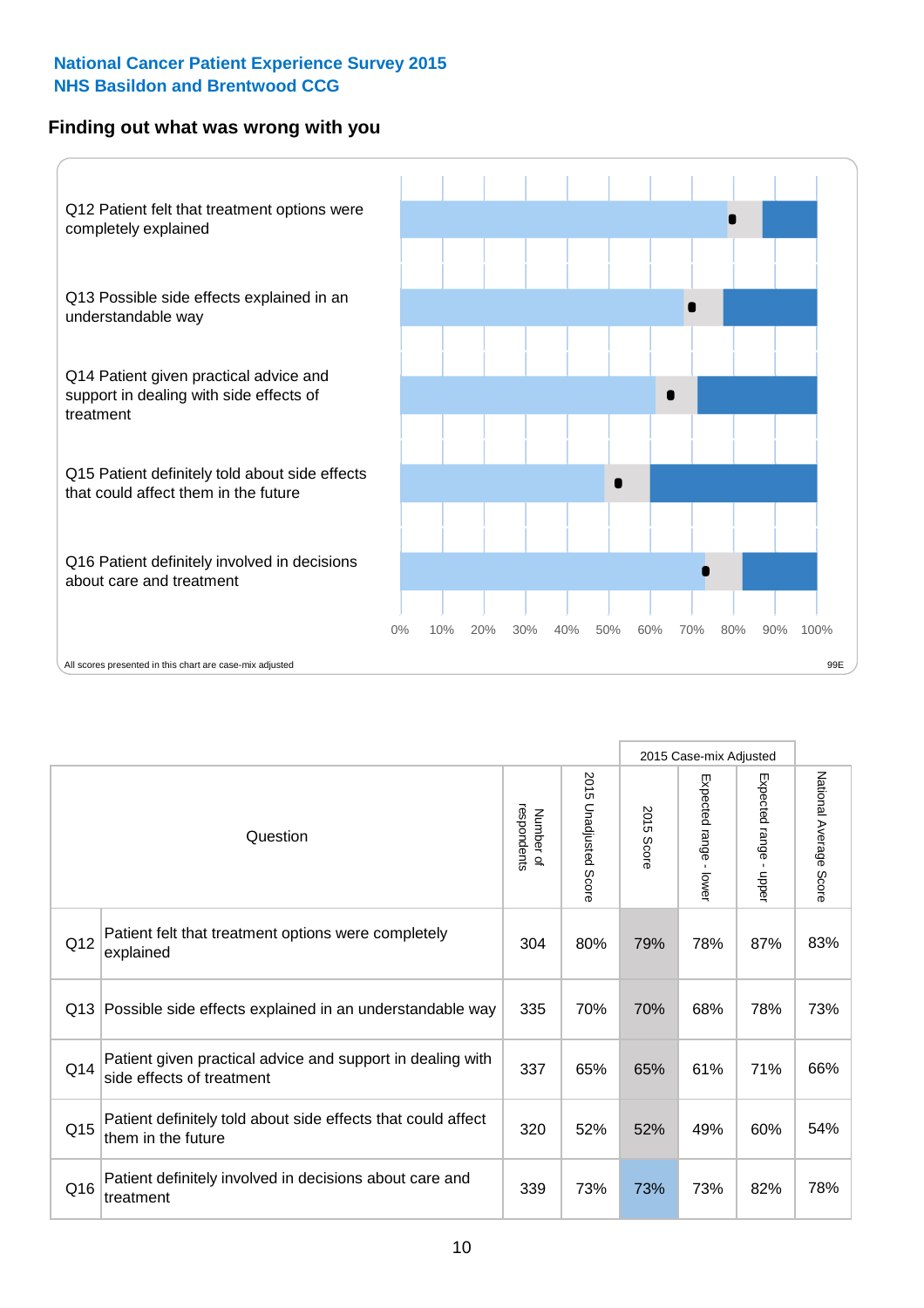#### **Clinical Nurse Specialist**



|     |                                                                                     |                          |                       | 2015 Case-mix Adjusted |                         |                            |                                  |
|-----|-------------------------------------------------------------------------------------|--------------------------|-----------------------|------------------------|-------------------------|----------------------------|----------------------------------|
|     | Question                                                                            | respondents<br>Number of | 2015 Unadjusted Score | 2015<br>Score          | Expected range<br>lower | Expected<br>range<br>nbber | National Average<br><b>Score</b> |
| Q17 | Patient given the name of the CNS who would support<br>them through their treatment | 335                      | 90%                   | 90%                    | 87%                     | 93%                        | 90%                              |
| Q18 | Patient found it easy to contact their CNS                                          | 274                      | 85%                   | 85%                    | 82%                     | 91%                        | 87%                              |
| Q19 | Get understandable answers to important questions all or<br>most of the time        | 266                      | 87%                   | 87%                    | 85%                     | 92%                        | 89%                              |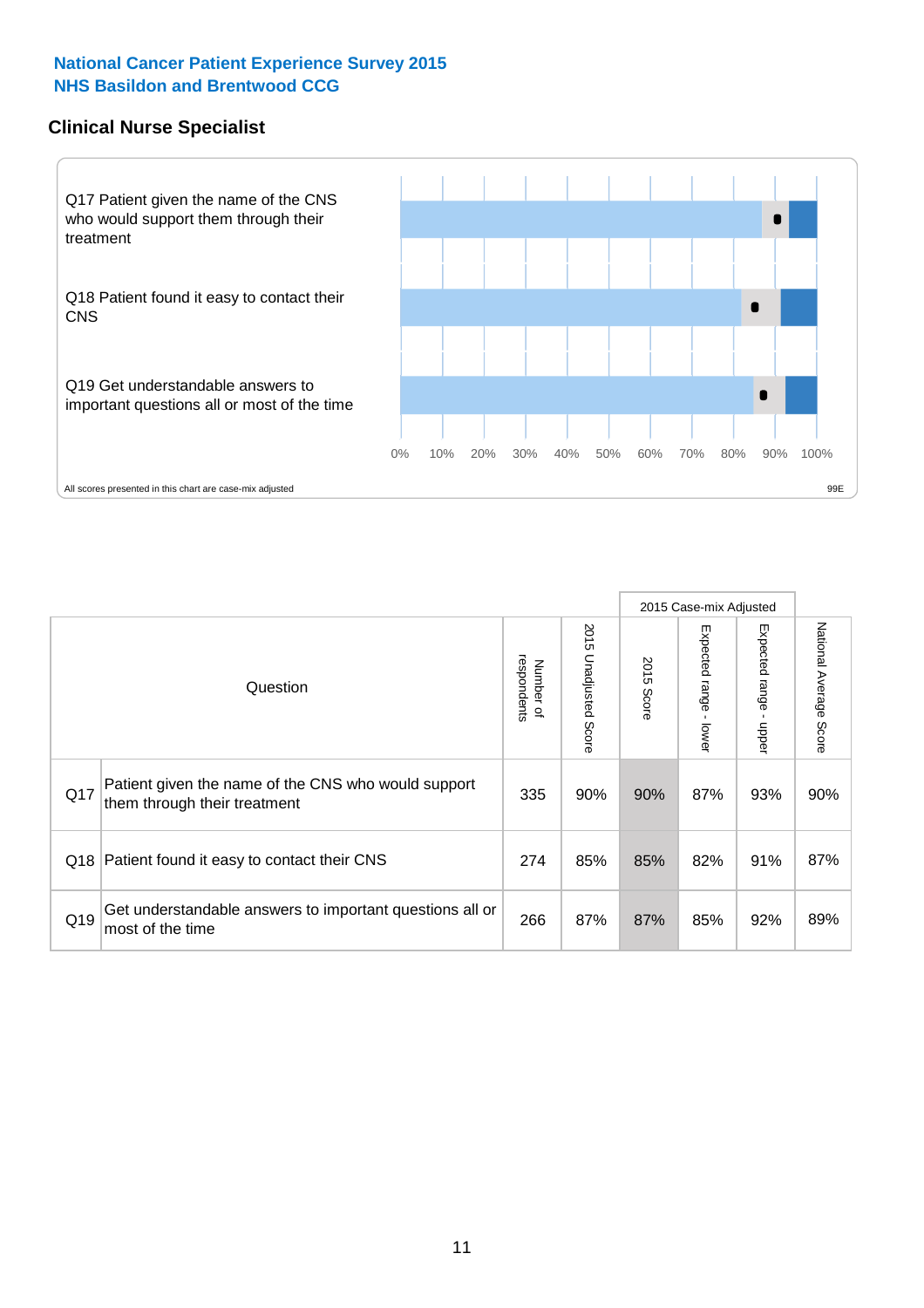#### **Support for people with cancer**



|                 |                                                                                            |                          |                                 |               | 2015 Case-mix Adjusted  |                           |                        |
|-----------------|--------------------------------------------------------------------------------------------|--------------------------|---------------------------------|---------------|-------------------------|---------------------------|------------------------|
|                 | Question                                                                                   | respondents<br>Number of | 2015<br><b>Unadjusted Score</b> | 2015<br>Score | Expected range<br>lower | Expected range<br>- nbber | National Average Score |
| Q <sub>20</sub> | Hospital staff gave information about support groups                                       | 269                      | 84%                             | 84%           | 78%                     | 88%                       | 83%                    |
| Q <sub>21</sub> | Hospital staff gave information about impact cancer could<br>have on day to day activities | 239                      | 81%                             | 81%           | 76%                     | 86%                       | 81%                    |
| Q <sub>22</sub> | Hospital staff gave information on getting financial help                                  | 170                      | 53%                             | 53%           | 47%                     | 62%                       | 55%                    |
| Q <sub>23</sub> | Hospital staff told patient they could get free prescriptions                              | 159                      | 82%                             | 83%           | 74%                     | 86%                       | 80%                    |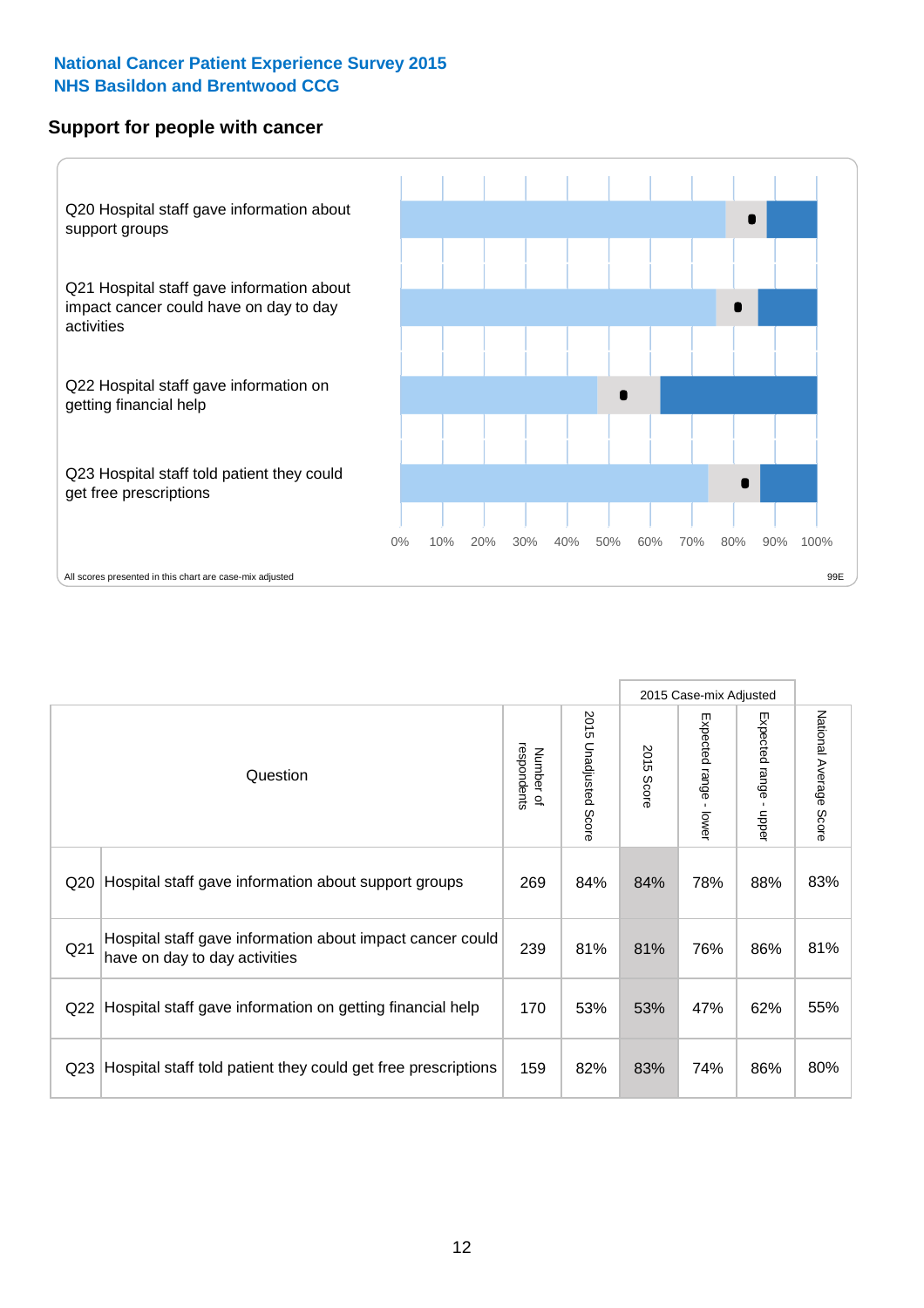#### **Operations**



|     |                                                                 |                                              |                             |                   | 2015 Case-mix Adjusted     |                          |                              |
|-----|-----------------------------------------------------------------|----------------------------------------------|-----------------------------|-------------------|----------------------------|--------------------------|------------------------------|
|     | Question                                                        | respondents<br>Number<br>$\overline{\sigma}$ | 2015<br>Unadjusted<br>Score | 201<br>c<br>Score | Expected<br>range<br>lower | Expected<br>range<br>ddo | National<br>Average<br>Score |
| Q26 | Staff explained how operation had gone in<br>understandable way | 193                                          | 77%                         | 77%               | 72%                        | 83%                      | 78%                          |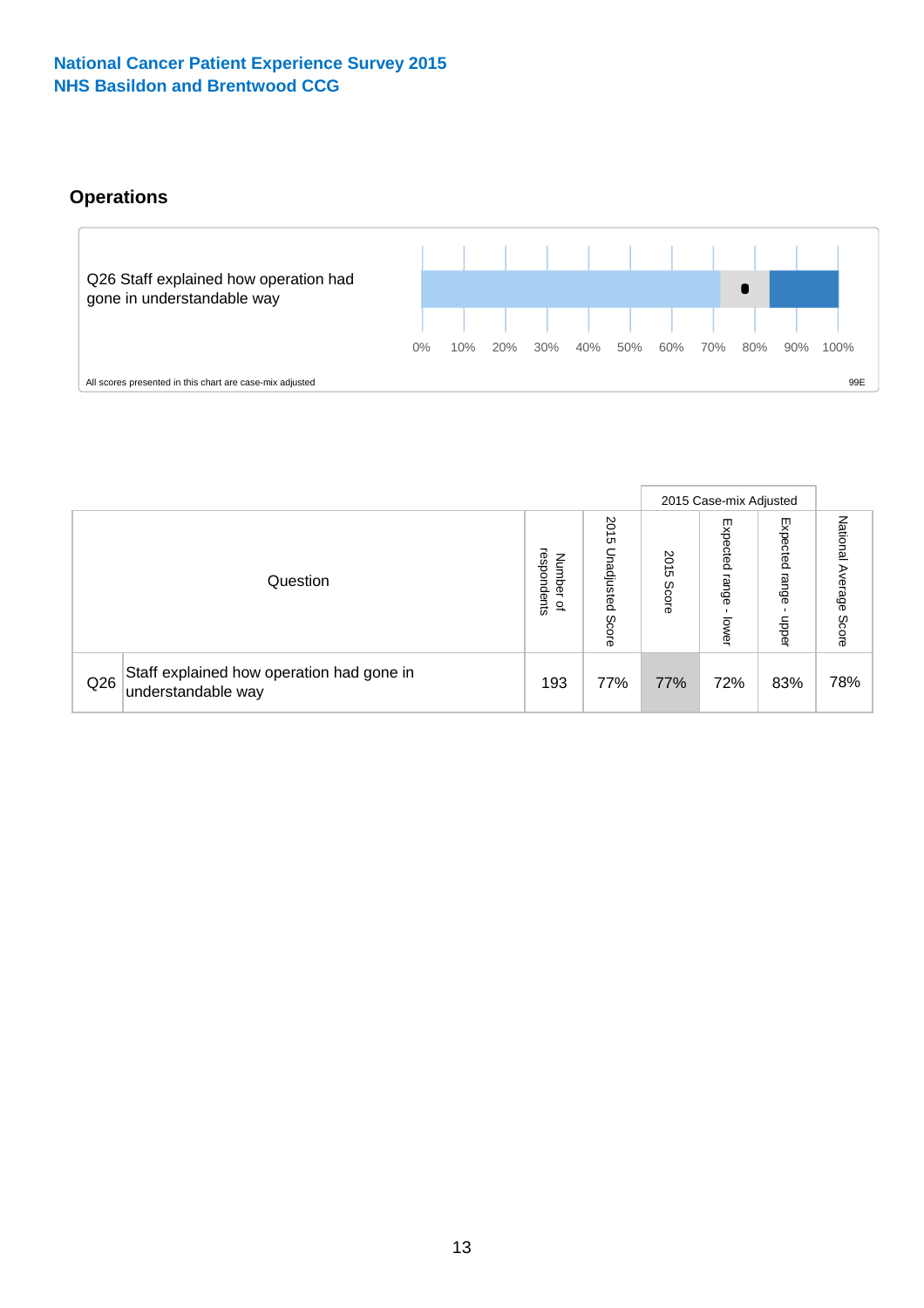#### **Hospital care as an inpatient (Part 1 of 3)**



All scores presented in this chart are case-mix adjusted  $99E$ 

|                 |                                                                                           |                          |                          |                      | 2015 Case-mix Adjusted                  |                                       |                        |
|-----------------|-------------------------------------------------------------------------------------------|--------------------------|--------------------------|----------------------|-----------------------------------------|---------------------------------------|------------------------|
|                 | Question                                                                                  | respondents<br>Number of | 2015<br>Unadjusted Score | 2015<br><b>Score</b> | Expected range<br>$\mathbf{I}$<br>lower | Expected range<br>$\mathbf{I}$<br>ddo | National Average Score |
| Q28             | Groups of doctors or nurses did not talk in front of patient<br>as if they were not there | 221                      | 83%                      | 82%                  | 76%                                     | 86%                                   | 81%                    |
| Q29             | Patient had confidence and trust in all doctors treating<br>them                          | 222                      | 85%                      | 84%                  | 79%                                     | 89%                                   | 84%                    |
| Q30             | Patient's family or someone close definitely had<br>opportunity to talk to doctor         | 179                      | 75%                      | 74%                  | 65%                                     | 79%                                   | 72%                    |
| Q <sub>31</sub> | Patient had confidence and trust in all ward nurses                                       | 221                      | 67%                      | 66%                  | 66%                                     | 78%                                   | 72%                    |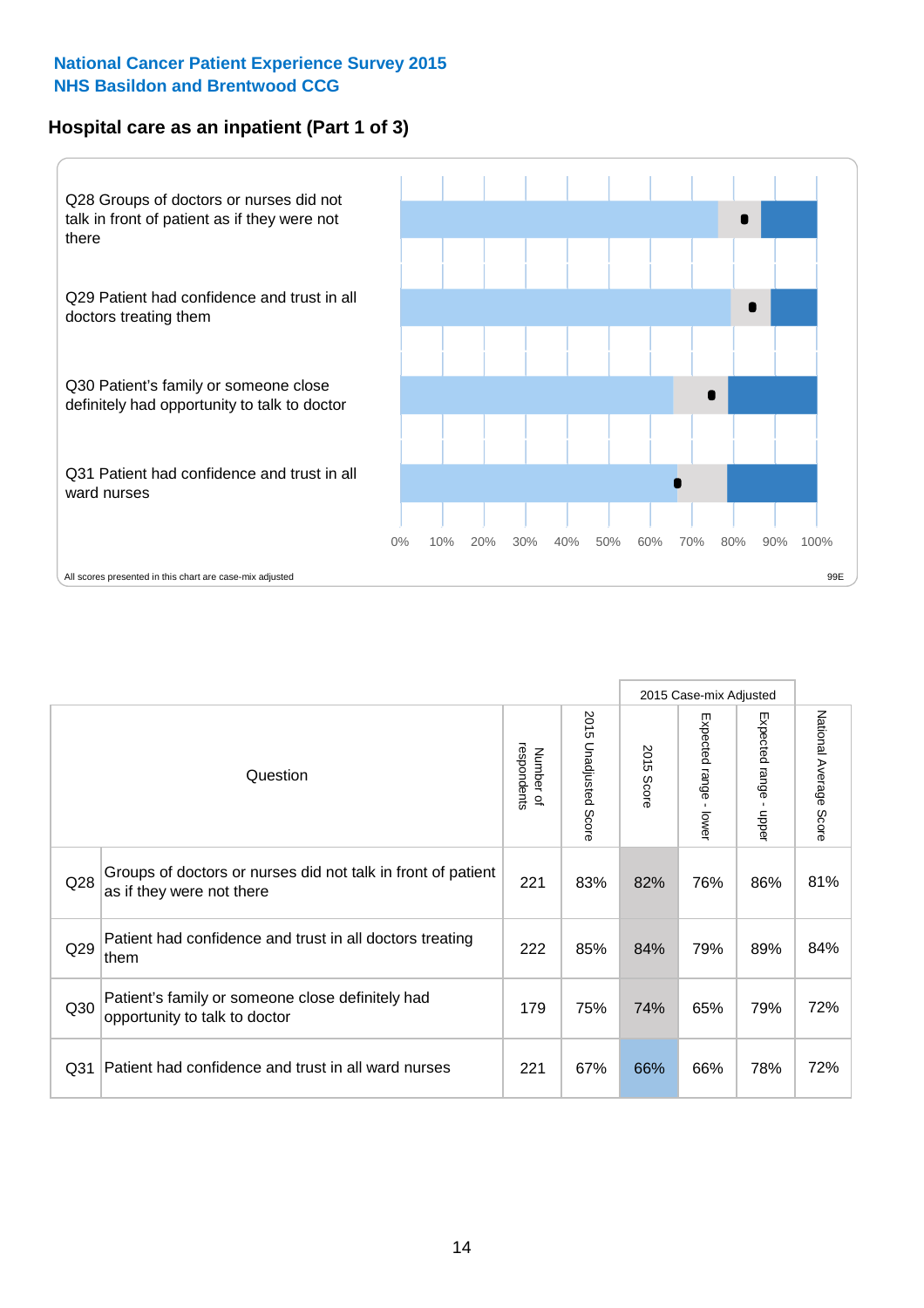#### **Hospital care as an inpatient (Part 2 of 3)**



|                 |                                                                         |                          |                       |               | 2015 Case-mix Adjusted |                                         |                           |
|-----------------|-------------------------------------------------------------------------|--------------------------|-----------------------|---------------|------------------------|-----------------------------------------|---------------------------|
|                 | Question                                                                | respondents<br>Number of | 2015 Unadjusted Score | 2015<br>Score | Expected range - lower | Expected range<br>$\mathbf{I}$<br>nbber | National Average<br>Score |
| Q <sub>32</sub> | Always / nearly always enough nurses on duty                            | 221                      | 66%                   | 65%           | 60%                    | 72%                                     | 66%                       |
| Q33             | All staff asked patient what name they preferred to be<br>called by     | 215                      | 57%                   | 56%           | 57%                    | 76%                                     | 67%                       |
| Q <sub>34</sub> | Always given enough privacy when discussing condition<br>or treatment   | 218                      | 89%                   | 89%           | 80%                    | 90%                                     | 85%                       |
| Q35             | Patient was able to discuss worries or fears with staff<br>during visit | 149                      | 54%                   | 54%           | 44%                    | 60%                                     | 52%                       |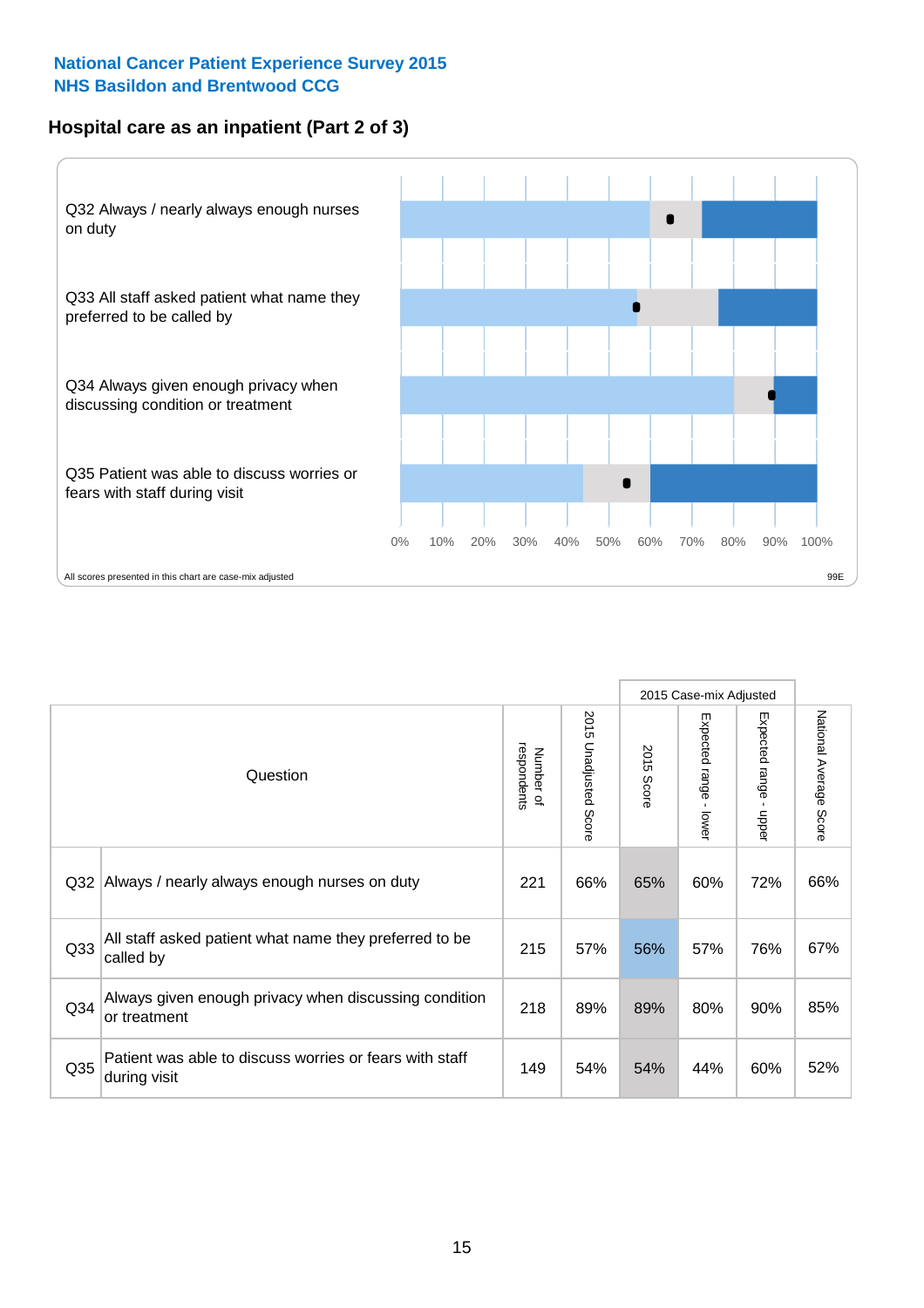#### **Hospital care as an inpatient (Part 3 of 3)**



|                 |                                                                                     |                          |                                 |               | 2015 Case-mix Adjusted  |                        |                        |
|-----------------|-------------------------------------------------------------------------------------|--------------------------|---------------------------------|---------------|-------------------------|------------------------|------------------------|
|                 | Question                                                                            | respondents<br>Number of | 2015<br><b>Unadjusted Score</b> | 2015<br>Score | Expected range<br>lower | Expected range - upper | National Average Score |
| Q36             | Hospital staff definitely did everything to help control pain                       | 180                      | 86%                             | 85%           | 78%                     | 89%                    | 84%                    |
| Q <sub>37</sub> | Always treated with respect and dignity by staff                                    | 222                      | 89%                             | 89%           | 83%                     | 92%                    | 87%                    |
| Q38             | Given clear written information about what should / should<br>not do post discharge | 211                      | 82%                             | 82%           | 80%                     | 89%                    | 84%                    |
| Q39             | Staff told patient who to contact if worried post discharge                         | 215                      | 91%                             | 91%           | 90%                     | 97%                    | 94%                    |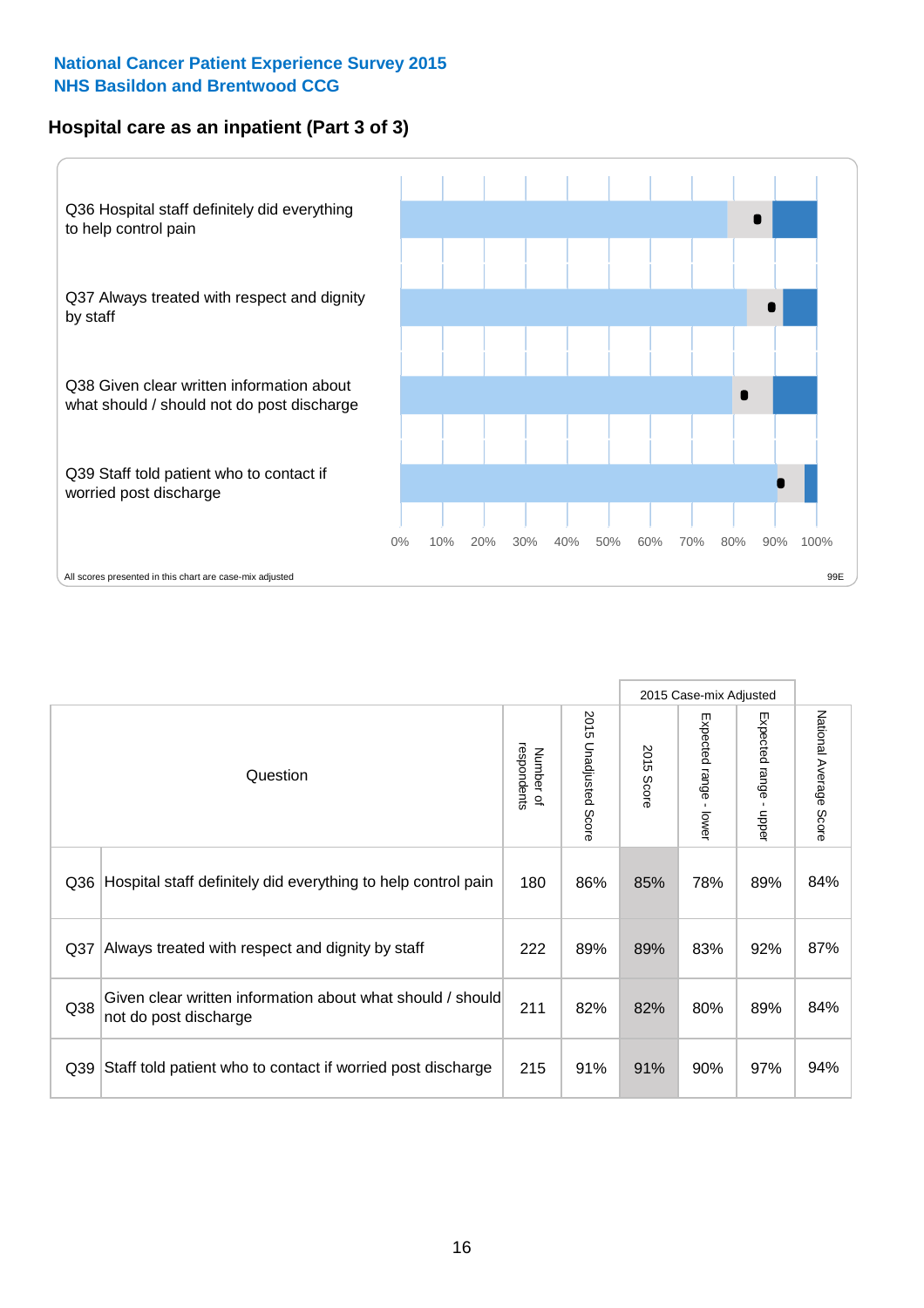#### **Hospital care as a day patient / outpatient (Part 1 of 2)**



|     |                                                                                    |                          |                                 | 2015 Case-mix Adjusted |                                         |                                         |                        |
|-----|------------------------------------------------------------------------------------|--------------------------|---------------------------------|------------------------|-----------------------------------------|-----------------------------------------|------------------------|
|     | Question                                                                           | respondents<br>Number of | 2015<br><b>Unadjusted Score</b> | 2015<br><b>Score</b>   | Expected range<br>$\mathbf{r}$<br>lower | Expected range<br>$\mathbf{I}$<br>nbber | National Average Score |
| Q41 | Patient was able to discuss worries or fears with staff<br>during visit            | 254                      | 70%                             | 70%                    | 64%                                     | 76%                                     | 70%                    |
| Q42 | Doctor had the right notes and other documentation with<br>them                    | 300                      | 95%                             | 95%                    | 93%                                     | 98%                                     | 96%                    |
| Q44 | Beforehand patient had all information needed about<br>radiotherapy treatment      | 94                       | 85%                             | 85%                    | 79%                                     | 93%                                     | 86%                    |
| Q45 | Patient given understandable information about whether<br>radiotherapy was working | 79                       | 57%                             | 57%                    | 49%                                     | 70%                                     | 60%                    |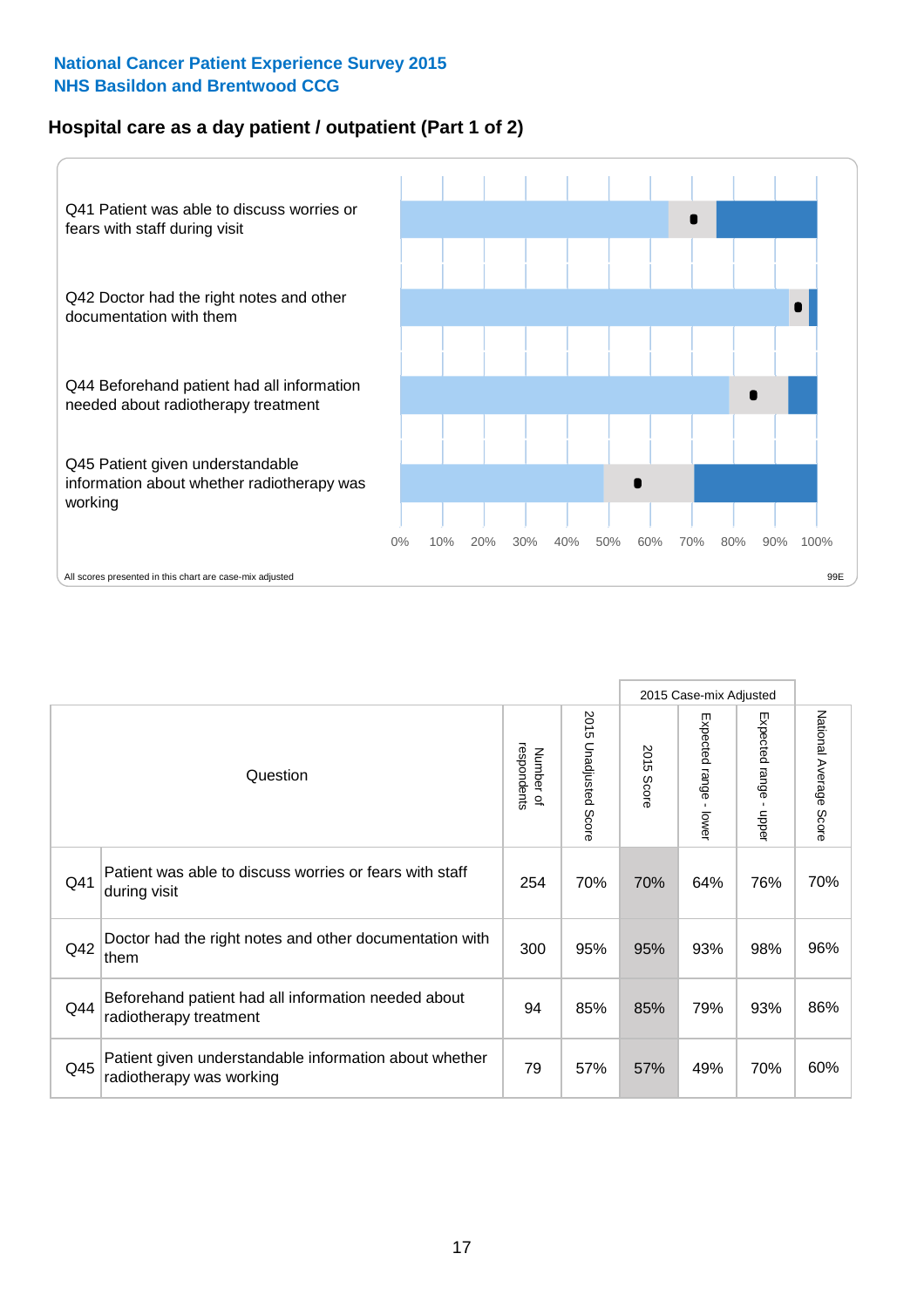#### **Hospital care as a day patient / outpatient (Part 2 of 2)**



|     |                                                                                    |                                       |                             | 2015 Case-mix Adjusted |                             |                         |                           |
|-----|------------------------------------------------------------------------------------|---------------------------------------|-----------------------------|------------------------|-----------------------------|-------------------------|---------------------------|
|     | Question                                                                           | respondents<br>Number<br>$\mathbf{Q}$ | 2015<br>Unadjusted<br>Score | 2015<br>Score          | Expected<br>Irange<br>lower | Expected range<br>doper | National Average<br>Score |
| Q47 | Beforehand patient had all information needed about<br>chemotherapy treatment      | 171                                   | 82%                         | 82%                    | 79%                         | 90%                     | 84%                       |
| Q48 | Patient given understandable information about whether<br>chemotherapy was working | 158                                   | 64%                         | 63%                    | 61%                         | 75%                     | 68%                       |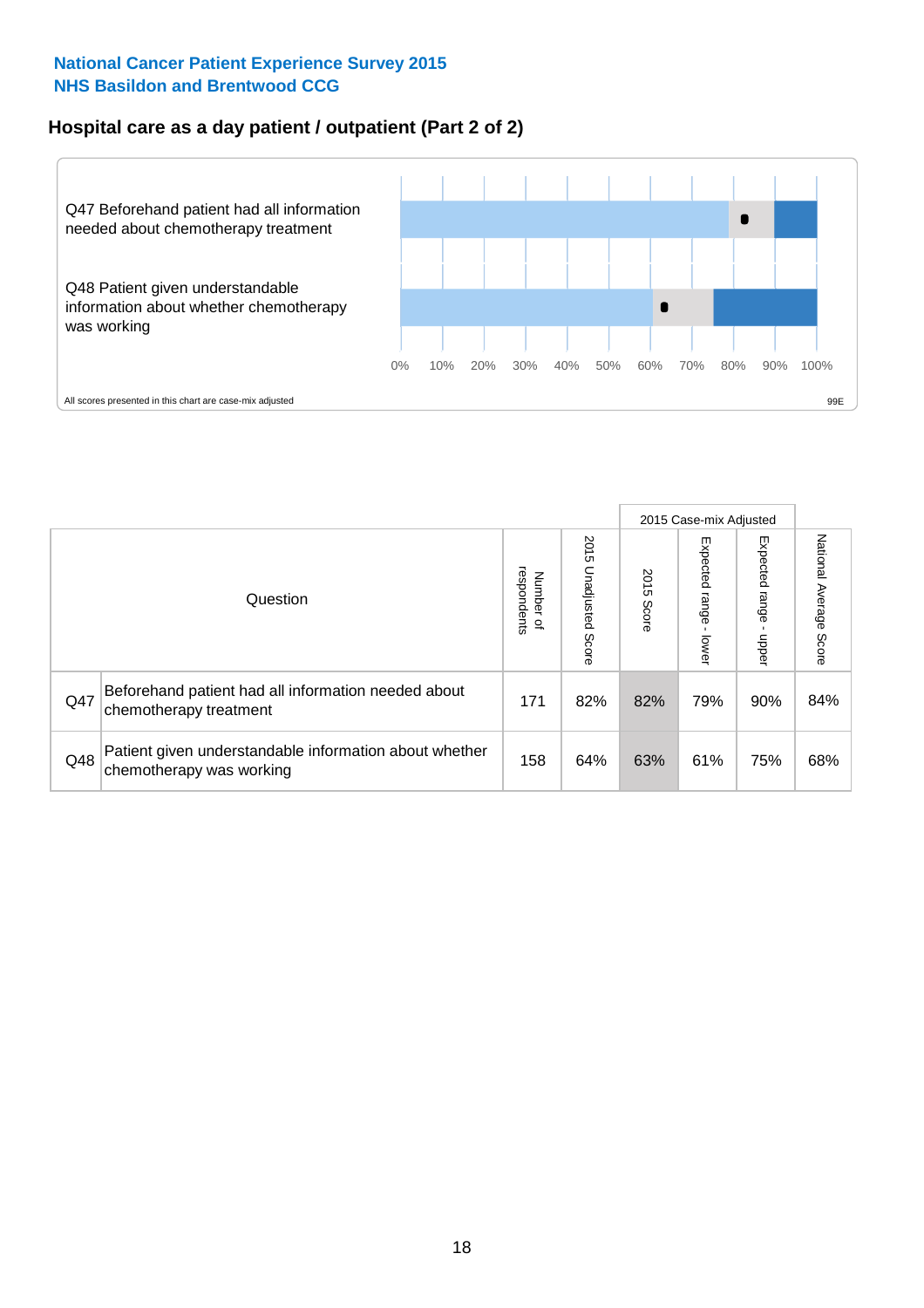#### **Home care and support**



All scores presented in this chart are case-mix adjusted

|                 |                                                                                                     |                          |                          | 2015 Case-mix Adjusted |                         |                         |                        |
|-----------------|-----------------------------------------------------------------------------------------------------|--------------------------|--------------------------|------------------------|-------------------------|-------------------------|------------------------|
|                 | Question                                                                                            | respondents<br>Number of | 2015<br>Unadjusted Score | 2015<br>Score          | Expected range<br>lower | Expected range<br>nbber | National Average Score |
| Q49             | Hospital staff gave family or someone close all the<br>information needed to help with care at home | 281                      | 55%                      | 55%                    | 52%                     | 63%                     | 58%                    |
| Q50             | Patient definitely given enough support from health or<br>social services during treatment          | 189                      | 54%                      | 54%                    | 45%                     | 62%                     | 54%                    |
| Q <sub>51</sub> | Patient definitely given enough support from health or<br>social services after treatment           | 109                      | 41%                      | 42%                    | 35%                     | 54%                     | 45%                    |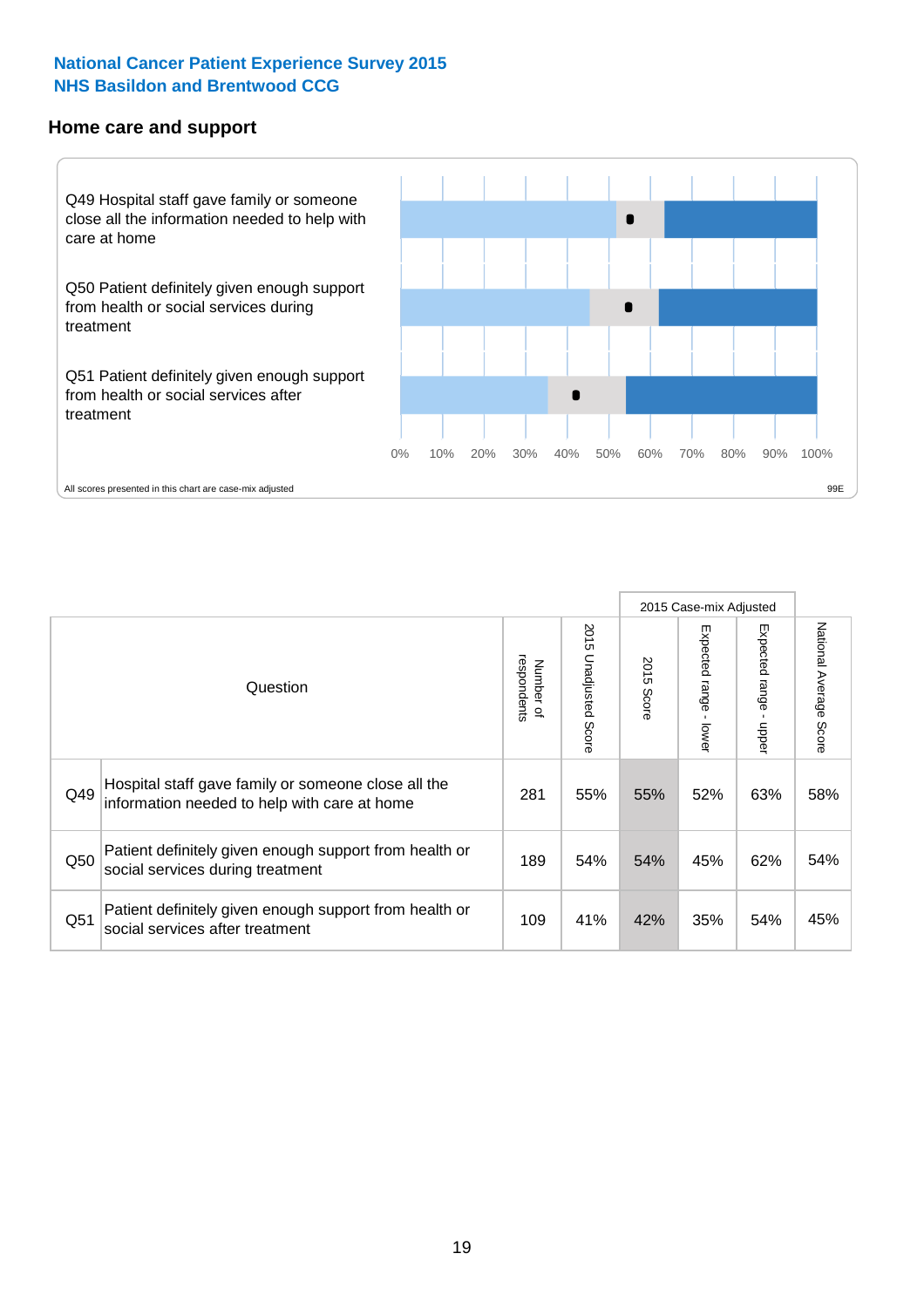#### **Care from your general practice**



|     |                                                                           |                                       |                             | 2015 Case-mix Adjusted |                                    |                         |                           |
|-----|---------------------------------------------------------------------------|---------------------------------------|-----------------------------|------------------------|------------------------------------|-------------------------|---------------------------|
|     | Question                                                                  | respondents<br>Number<br>$\mathbf{Q}$ | 2015<br>Unadjusted<br>Score | 2015<br>Score          | Expected<br><b>Irange</b><br>lower | Expected range<br>doper | National Average<br>Score |
| Q52 | GP given enough information about patient's condition<br>and treatment    | 290                                   | 96%                         | 95%                    | 93%                                | 98%                     | 95%                       |
| Q53 | Practice staff definitely did everything they could to<br>support patient | 227                                   | 61%                         | 61%                    | 56%                                | 69%                     | 63%                       |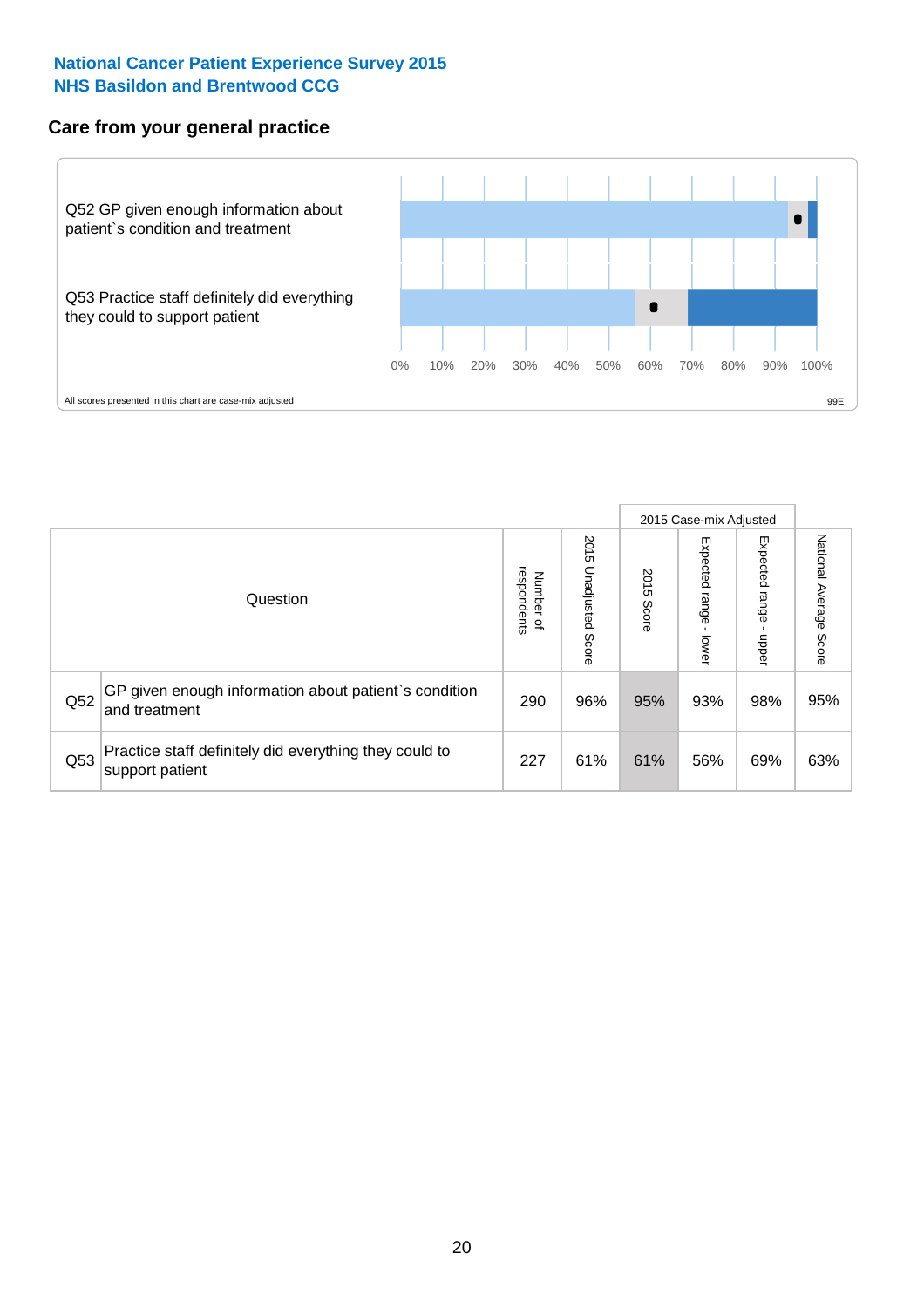#### **Your overall NHS care (Part 1 of 2)**



|     |                                                                    |                          |                                 | 2015 Case-mix Adjusted |                         |                                           |                        |
|-----|--------------------------------------------------------------------|--------------------------|---------------------------------|------------------------|-------------------------|-------------------------------------------|------------------------|
|     | Question                                                           | respondents<br>Number of | 2015<br><b>Unadjusted Score</b> | 2015<br><b>Score</b>   | Expected range<br>lower | Expected range<br>$\blacksquare$<br>nbber | National Average Score |
| Q54 | Hospital and community staff always worked well together           | 335                      | 60%                             | 59%                    | 55%                     | 66%                                       | 61%                    |
| Q55 | Patient given a care plan                                          | 266                      | 32%                             | 32%                    | 27%                     | 39%                                       | 33%                    |
| Q56 | Overall the administration of the care was very good /<br>good     | 347                      | 86%                             | 86%                    | 86%                     | 92%                                       | 89%                    |
| Q57 | Length of time for attending clinics and appointments was<br>right | 344                      | 67%                             | 68%                    | 59%                     | 73%                                       | 66%                    |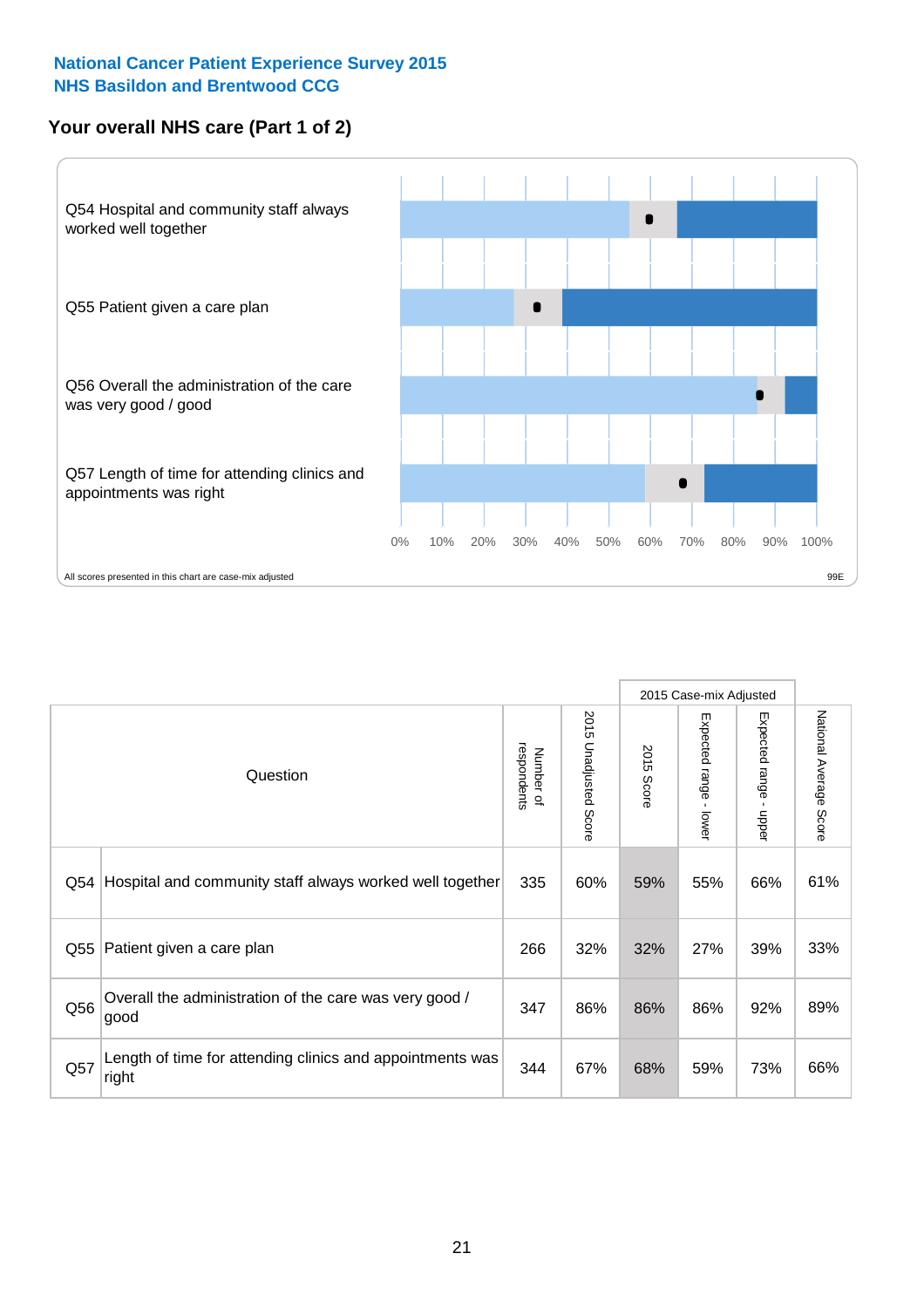#### **Your overall NHS care (Part 2 of 2)**



|                                                           |                                         | 2015 Case-mix Adjusted      |               |                            |                            |                           |
|-----------------------------------------------------------|-----------------------------------------|-----------------------------|---------------|----------------------------|----------------------------|---------------------------|
| Question                                                  | respondents<br>Number<br>$\overline{a}$ | 2015<br>Unadjusted<br>Score | 2015<br>Score | Expected<br>range<br>lower | Expected<br>range<br>doper | National<br>Average Score |
| Q58 Taking part in cancer research discussed with patient | 332                                     | 26%                         | 26%           | 21%                        | 36%                        | 28%                       |



|     |                                                                        |                                              |                             |               |                                         | 2015 Case-mix Adjusted                          |                        |
|-----|------------------------------------------------------------------------|----------------------------------------------|-----------------------------|---------------|-----------------------------------------|-------------------------------------------------|------------------------|
|     | Question                                                               | respondents<br>Number<br>$\overline{\sigma}$ | 2015<br>Unadjusted<br>Score | 2015<br>Score | OWer<br>limit<br>range<br>٩<br>expected | Upper<br>jimit<br>range<br>$\Omega$<br>expected | National Average Score |
| Q59 | Patient's average rating of care scored from very poor to<br>very good | 338                                          | 8.6                         | 8.6           | 8.5                                     | 8.9                                             | 8.7                    |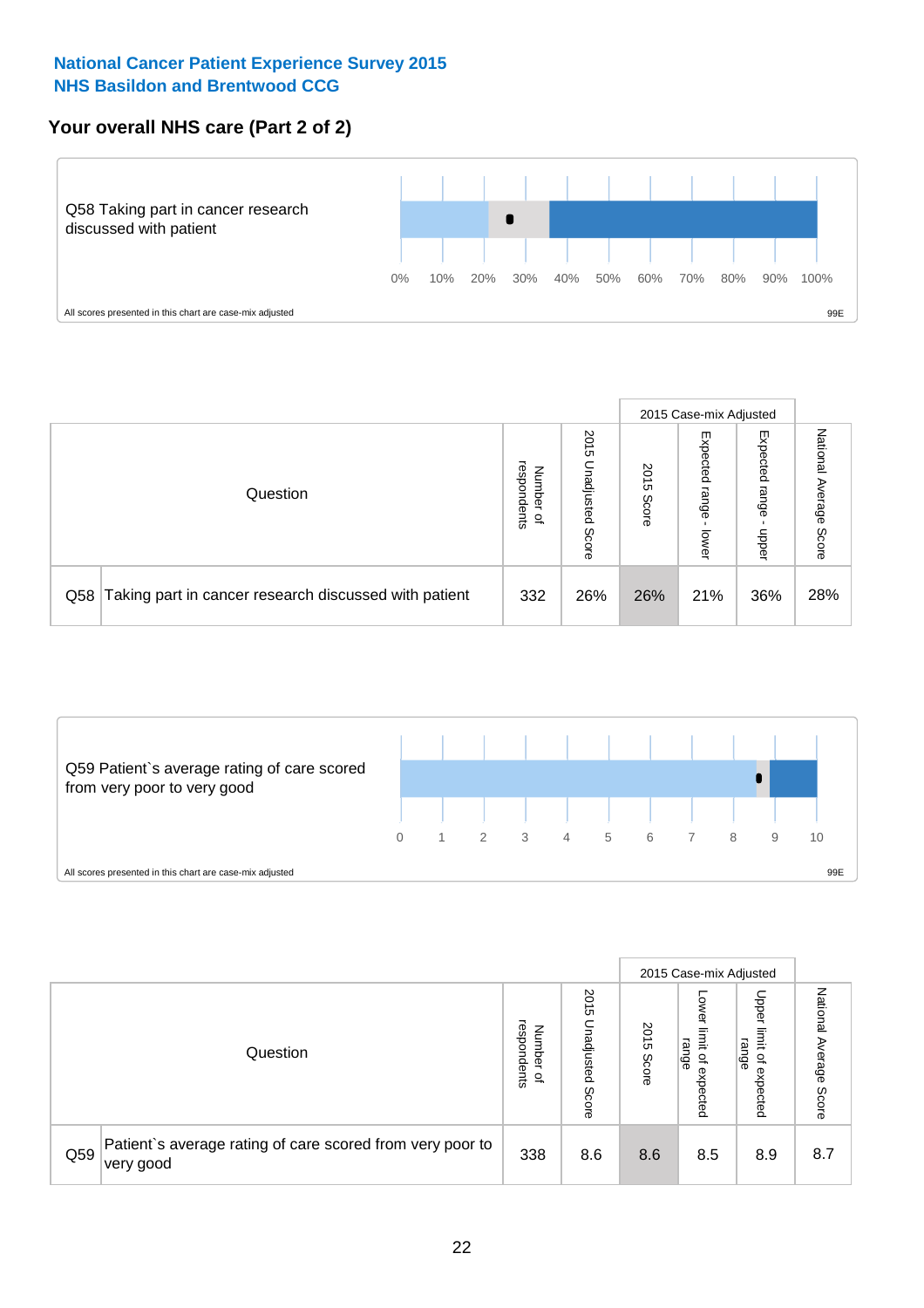## **Comparisons by tumour group for this CCG**

The following tables show the unadjusted CCG and the national percentage scores for each question broken down by tumour group. Where a cell in the table contains an asterisk this indicates that the number of patients in that group was below 21 and too small to display. Where a cell in the table contains "n.a." this indicates that there were no respondents for that tumour group.

### **Seeing your GP**

|                      | Q1. Saw GP once /<br>had to go to hospital | twice before being told | Q2. Patient thought<br>they were seen as<br>soon as necessary |                 |  |
|----------------------|--------------------------------------------|-------------------------|---------------------------------------------------------------|-----------------|--|
| <b>Cancer type</b>   | This CCG <sup>\$</sup>                     | <b>National</b>         | This CCG <sup>\$</sup>                                        | <b>National</b> |  |
| Brain / CNS          | n.a.                                       | 60%                     | $\star$                                                       | 77%             |  |
| <b>Breast</b>        | 96%                                        | 93%                     | 80%                                                           | 88%             |  |
| Colorectal / LGT     | 86%                                        | 72%                     | 88%                                                           | 80%             |  |
| Gynaecological       | $\star$                                    | 75%                     | 83%                                                           | 78%             |  |
| Haematological       | 68%                                        | 64%                     | 78%                                                           | 80%             |  |
| <b>Head and Neck</b> | $\star$                                    | 77%                     | $\star$                                                       | 79%             |  |
| Lung                 | $\star$                                    | 69%                     | $\star$                                                       | 83%             |  |
| Prostate             | 85%                                        | 79%                     | 87%                                                           | 85%             |  |
| Sarcoma              | $\star$                                    | 64%                     | $\star$                                                       | 69%             |  |
| <b>Skin</b>          | $\star$                                    | 91%                     | $\star$                                                       | 87%             |  |
| <b>Upper Gastro</b>  | $\star$                                    | 70%                     | $\star$                                                       | 78%             |  |
| Urological           | 83%                                        | 81%                     | 79%                                                           | 84%             |  |
| Other                | $\star$                                    | 70%                     | 86%                                                           | 78%             |  |
| <b>All Cancers</b>   | 80%                                        | 76%                     | 81%                                                           | 82%             |  |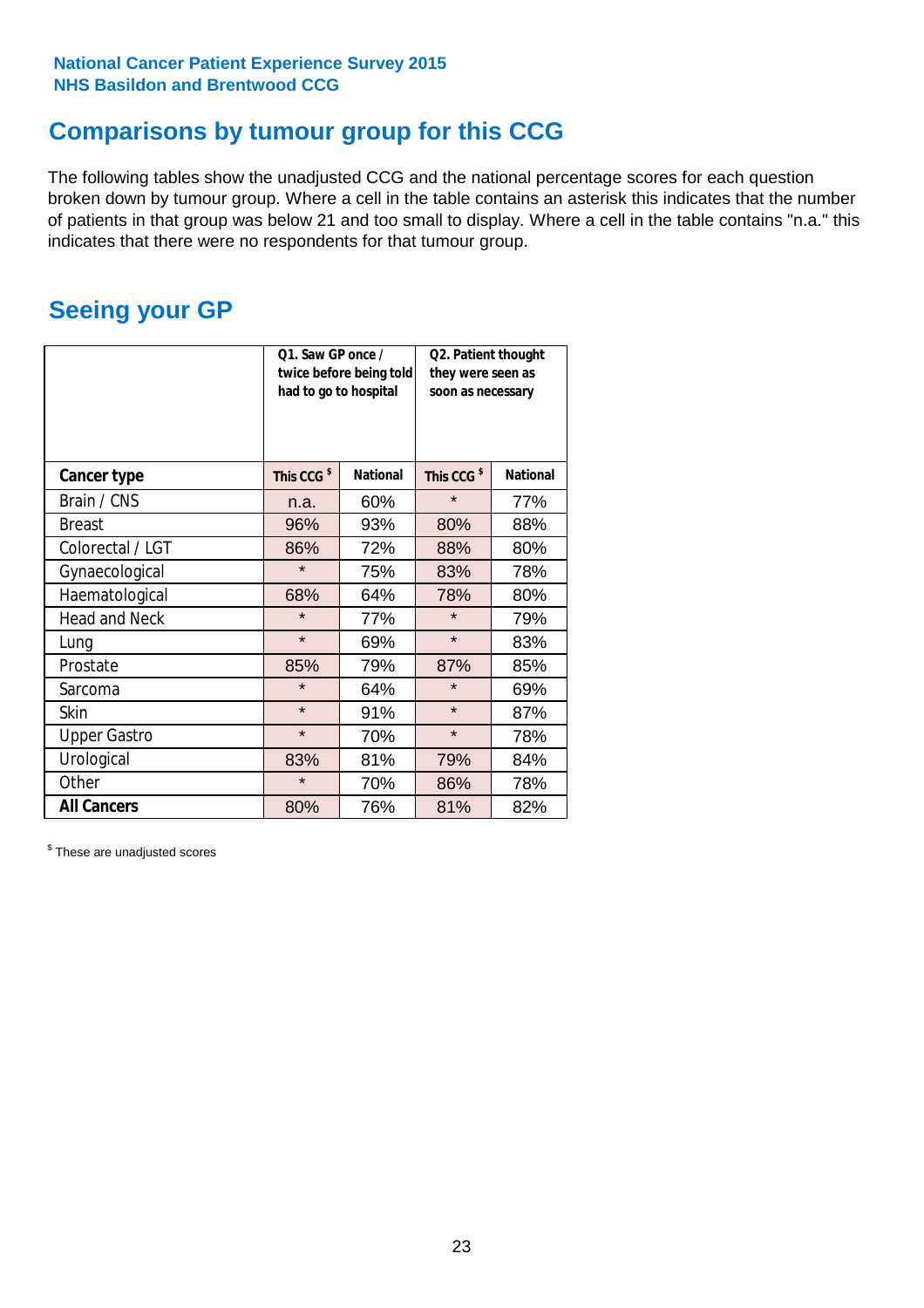### **Diagnostic tests**

|                      | be done was about<br>right | Q6. The length of time<br>waiting for the test to | Q7. Given complete<br>explanation of test<br>results in<br>understandable way |                 |  |
|----------------------|----------------------------|---------------------------------------------------|-------------------------------------------------------------------------------|-----------------|--|
| <b>Cancer type</b>   | This CCG <sup>\$</sup>     | <b>National</b>                                   | This CCG <sup>\$</sup>                                                        | <b>National</b> |  |
| Brain / CNS          | n.a.                       | 87%                                               | n.a.                                                                          | 69%             |  |
| <b>Breast</b>        | 85%                        | 90%                                               | 75%                                                                           | 82%             |  |
| Colorectal / LGT     | 100%                       | 86%                                               | 84%                                                                           | 81%             |  |
| Gynaecological       | $\star$                    | 84%                                               | $\star$                                                                       | 76%             |  |
| Haematological       | 90%                        | 87%                                               | 70%                                                                           | 76%             |  |
| <b>Head and Neck</b> | $\star$                    | 84%                                               | $\star$                                                                       | 77%             |  |
| Lung                 | $\star$                    | 87%                                               | $\star$                                                                       | 78%             |  |
| Prostate             | 90%                        | 85%                                               | 79%                                                                           | 79%             |  |
| Sarcoma              | $\star$                    | 81%                                               | $\star$                                                                       | 77%             |  |
| Skin                 | $\star$                    | 89%                                               | $\star$                                                                       | 85%             |  |
| <b>Upper Gastro</b>  | $\star$                    | 83%                                               | $\star$                                                                       | 77%             |  |
| Urological           | 74%                        | 85%                                               | 57%                                                                           | 78%             |  |
| Other                | 84%                        | 85%                                               | 69%                                                                           | 76%             |  |
| <b>All Cancers</b>   | 86%                        | 87%                                               | 74%                                                                           | 79%             |  |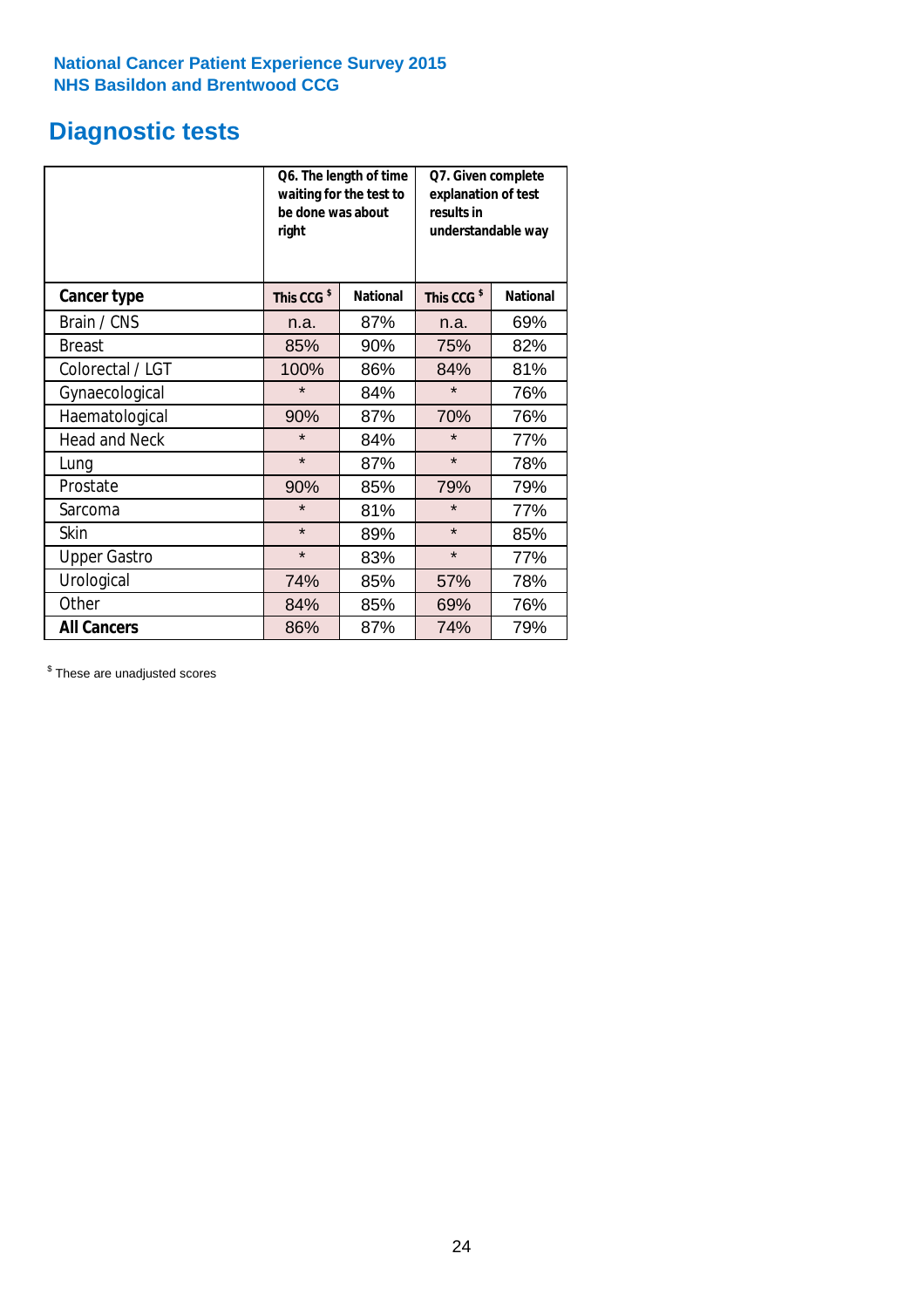### **Finding out what was wrong with you**

|                      | Q8. Patient told they<br>could bring a family<br>member or friend<br>when first told they<br>had cancer |                 | Q9. Patient felt they<br>were told sensitively<br>that they had cancer |                 | Q10. Patient<br>completely understood<br>the explanation of<br>what was wrong |                 | Q11. Patient given<br>easy to understand<br>written information<br>about the type of<br>cancer they had |                 |
|----------------------|---------------------------------------------------------------------------------------------------------|-----------------|------------------------------------------------------------------------|-----------------|-------------------------------------------------------------------------------|-----------------|---------------------------------------------------------------------------------------------------------|-----------------|
| Cancer type          | This CCG <sup>\$</sup>                                                                                  | <b>National</b> | This CCG <sup>\$</sup>                                                 | <b>National</b> | This CCG <sup>\$</sup>                                                        | <b>National</b> | This CCG <sup>\$</sup>                                                                                  | <b>National</b> |
| Brain / CNS          | $\star$                                                                                                 | 85%             | $\star$                                                                | 79%             | $\star$                                                                       | 60%             | $\star$                                                                                                 | 62%             |
| <b>Breast</b>        | 75%                                                                                                     | 83%             | 87%                                                                    | 88%             | 72%                                                                           | 78%             | 77%                                                                                                     | 76%             |
| Colorectal / LGT     | 83%                                                                                                     | 83%             | 79%                                                                    | 85%             | 67%                                                                           | 79%             | 77%                                                                                                     | 71%             |
| Gynaecological       | 62%                                                                                                     | 75%             | 77%                                                                    | 83%             | 65%                                                                           | 73%             | $\star$                                                                                                 | 69%             |
| Haematological       | 65%                                                                                                     | 75%             | 88%                                                                    | 83%             | 58%                                                                           | 60%             | 75%                                                                                                     | 74%             |
| <b>Head and Neck</b> | $\star$                                                                                                 | 73%             | $\star$                                                                | 85%             | $\star$                                                                       | 75%             | $\star$                                                                                                 | 61%             |
| Lung                 | $\star$                                                                                                 | 80%             | $\star$                                                                | 83%             | $\star$                                                                       | 75%             | $\star$                                                                                                 | 66%             |
| Prostate             | 72%                                                                                                     | 80%             | 77%                                                                    | 84%             | 81%                                                                           | 78%             | 87%                                                                                                     | 80%             |
| Sarcoma              | $\star$                                                                                                 | 77%             | $\star$                                                                | 82%             | $\star$                                                                       | 63%             | $\star$                                                                                                 | 61%             |
| Skin                 | $\star$                                                                                                 | 71%             | $\star$                                                                | 90%             | $\star$                                                                       | 83%             | $\star$                                                                                                 | 84%             |
| <b>Upper Gastro</b>  | $\star$                                                                                                 | 79%             | $\star$                                                                | 79%             | $\star$                                                                       | 72%             | $\star$                                                                                                 | 64%             |
| Urological           | 52%                                                                                                     | 74%             | 68%                                                                    | 82%             | 71%                                                                           | 76%             | 50%                                                                                                     | 71%             |
| Other                | 68%                                                                                                     | 77%             | 82%                                                                    | 82%             | 57%                                                                           | 72%             | 70%                                                                                                     | 61%             |
| <b>All Cancers</b>   | 69%                                                                                                     | 79%             | 83%                                                                    | 84%             | 69%                                                                           | 73%             | 73%                                                                                                     | 72%             |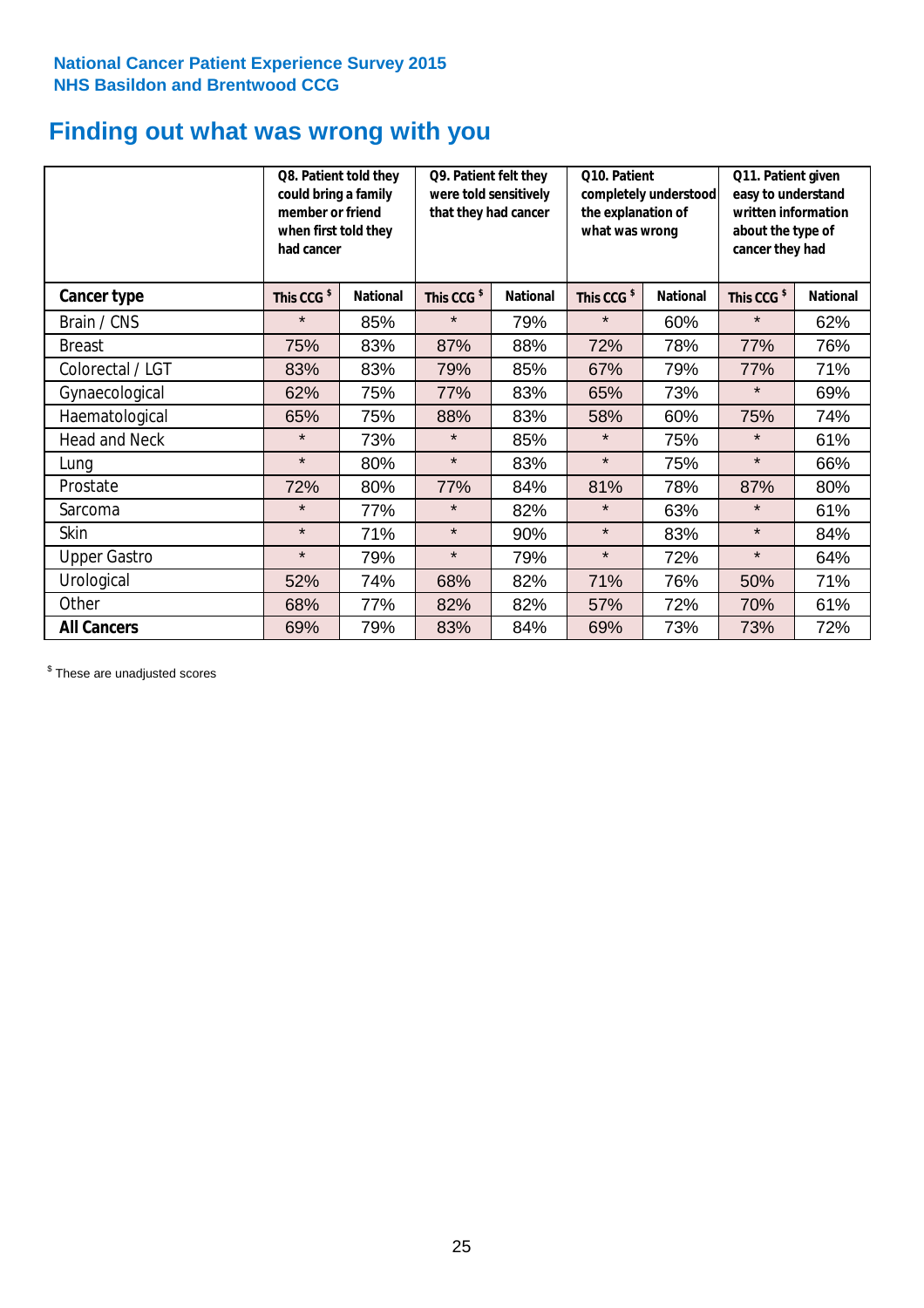### **Deciding the best treatment for you**

|                      | treatment options<br>were completely<br>explained | Q12. Patient felt that | Q13. Possible side<br>understandable way | effects explained in an | Q14. Patient given<br>practical advice and<br>support in dealing with<br>side effects of<br>treatment<br>This CCG <sup>\$</sup> |                 |  |
|----------------------|---------------------------------------------------|------------------------|------------------------------------------|-------------------------|---------------------------------------------------------------------------------------------------------------------------------|-----------------|--|
| <b>Cancer type</b>   | This CCG <sup>\$</sup>                            | <b>National</b>        | This CCG <sup>\$</sup>                   | <b>National</b>         |                                                                                                                                 | <b>National</b> |  |
| Brain / CNS          | $\star$                                           | 80%                    | $\star$                                  | 71%                     | $\star$                                                                                                                         | 62%             |  |
| <b>Breast</b>        | 80%                                               | 84%                    | 75%                                      | 76%                     | 65%                                                                                                                             | 69%             |  |
| Colorectal / LGT     | 86%                                               | 85%                    | 78%                                      | 75%                     | 67%                                                                                                                             | 68%             |  |
| Gynaecological       | 81%                                               | 84%                    | 95%                                      | 76%                     | 81%                                                                                                                             | 68%             |  |
| Haematological       | 69%                                               | 81%                    | 62%                                      | 69%                     | 57%                                                                                                                             | 65%             |  |
| <b>Head and Neck</b> | $\star$                                           | 85%                    | $\star$                                  | 72%                     | $\star$                                                                                                                         | 67%             |  |
| Lung                 | $\star$                                           | 84%                    | $\star$                                  | 74%                     | $\star$                                                                                                                         | 69%             |  |
| Prostate             | 93%                                               | 80%                    | 74%                                      | 71%                     | 50%                                                                                                                             | 61%             |  |
| Sarcoma              | $\star$                                           | 82%                    | $\star$                                  | 75%                     | $\star$                                                                                                                         | 66%             |  |
| Skin                 | $\star$                                           | 88%                    | $\star$                                  | 75%                     | $\star$                                                                                                                         | 74%             |  |
| <b>Upper Gastro</b>  | $\star$                                           | 83%                    | $\star$                                  | 72%                     | $\star$                                                                                                                         | 66%             |  |
| Urological           | 61%                                               | 80%                    | 52%                                      | 69%                     | 52%                                                                                                                             | 61%             |  |
| Other                | 85%                                               | 80%                    | 52%                                      | 72%                     | 68%                                                                                                                             | 64%             |  |
| <b>All Cancers</b>   | 80%                                               | 83%                    | 70%                                      | 73%                     | 65%                                                                                                                             | 66%             |  |

|                      | in the future          | Q15. Patient definitely<br>told about side effects<br>that could affect them | Q16. Patient definitely<br>involved in decisions<br>about care and<br>treatment |                 |  |
|----------------------|------------------------|------------------------------------------------------------------------------|---------------------------------------------------------------------------------|-----------------|--|
| <b>Cancer type</b>   | This CCG <sup>\$</sup> | <b>National</b>                                                              | This CCG <sup>\$</sup>                                                          | <b>National</b> |  |
| Brain / CNS          | $\star$                | 56%                                                                          | $\star$                                                                         | 74%             |  |
| <b>Breast</b>        | 56%                    | 55%                                                                          | 76%                                                                             | 79%             |  |
| Colorectal / LGT     | 53%                    | 56%                                                                          | 82%                                                                             | 79%             |  |
| Gynaecological       | 54%<br>64%             |                                                                              | 78%                                                                             | 76%             |  |
| Haematological       | 41%                    | 50%                                                                          | 67%                                                                             | 77%             |  |
| <b>Head and Neck</b> | $\star$                | 58%                                                                          | $\star$                                                                         | 76%             |  |
| Lung                 | $\star$                | 54%                                                                          | $\star$                                                                         | 78%             |  |
| Prostate             | 63%                    | 63%                                                                          | 73%                                                                             | 79%             |  |
| Sarcoma              | $\star$                | 54%                                                                          | $\star$                                                                         | 77%             |  |
| Skin                 | $\star$                | 66%                                                                          | $\star$                                                                         | 86%             |  |
| <b>Upper Gastro</b>  | $\star$                | 53%                                                                          | $\star$                                                                         | 77%             |  |
| Urological           | 25%                    | 52%                                                                          | 67%                                                                             | 75%             |  |
| Other                | 56%                    | 51%                                                                          | 71%                                                                             | 75%             |  |
| <b>All Cancers</b>   | 52%                    | 54%                                                                          | 73%                                                                             | 78%             |  |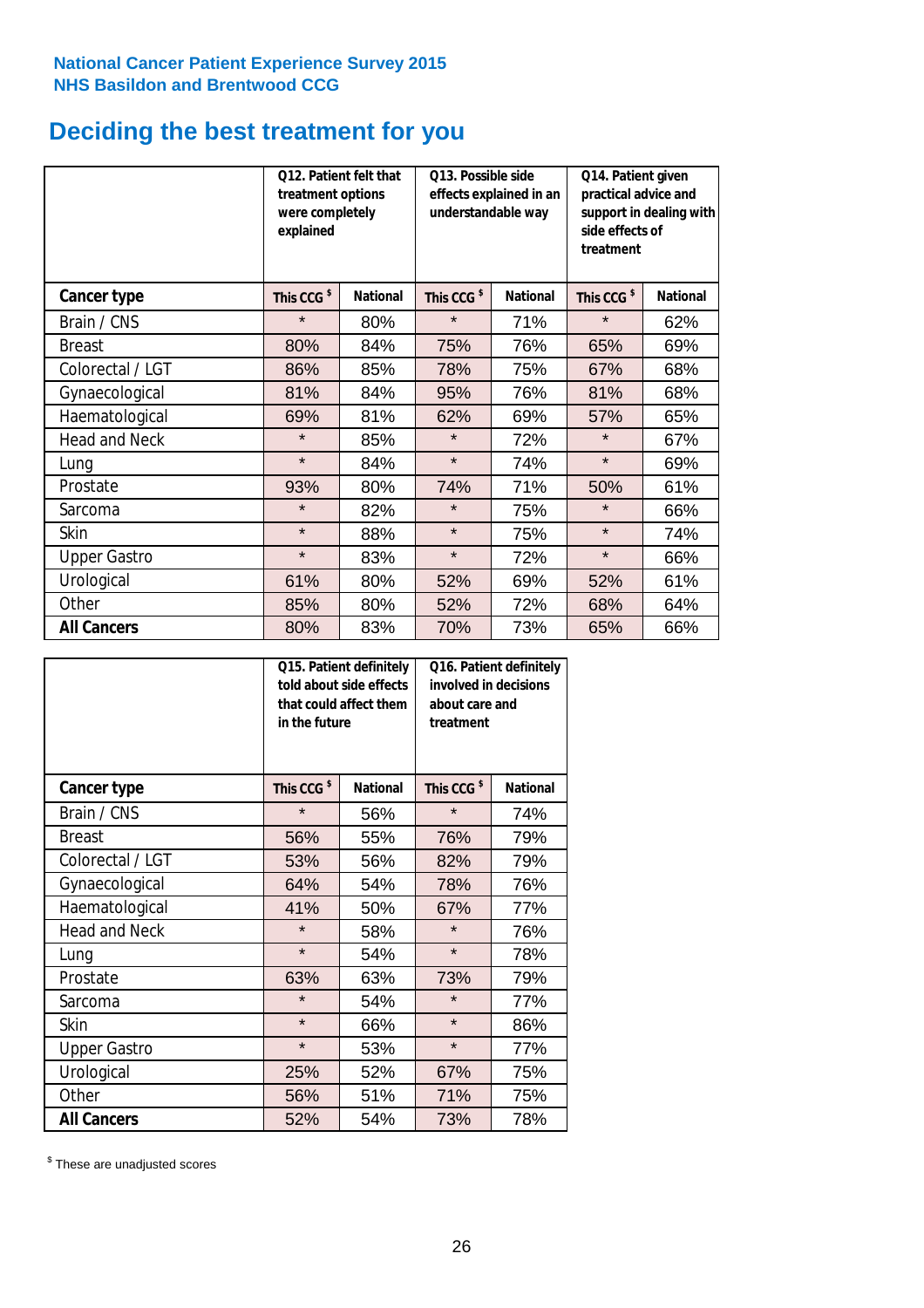### **Clinical Nurse Specialist**

|                      | would support them<br>through their<br>treatment | Q17. Patient given the<br>name of the CNS who | Q18. Patient found it<br>easy to contact their<br><b>CNS</b> |     | <b>Q19. Get</b><br>understandable<br>answers to important<br>questions all or most<br>of the time |                 |
|----------------------|--------------------------------------------------|-----------------------------------------------|--------------------------------------------------------------|-----|---------------------------------------------------------------------------------------------------|-----------------|
| <b>Cancer type</b>   | This CCG <sup>\$</sup>                           | <b>National</b>                               | This CCG <sup>\$</sup><br><b>National</b>                    |     | This CCG <sup>\$</sup>                                                                            | <b>National</b> |
| Brain / CNS          | $\star$                                          | 95%                                           | $\star$                                                      | 84% | $\star$                                                                                           | 85%             |
| <b>Breast</b>        | 98%                                              | 94%                                           | 87%                                                          | 85% | 89%                                                                                               | 88%             |
| Colorectal / LGT     | 87%                                              | 91%                                           | 88%                                                          | 88% | 100%                                                                                              | 90%             |
| Gynaecological       | 96%                                              | 93%                                           | 86%<br>86%                                                   |     | 86%                                                                                               | 87%             |
| Haematological       | 89%                                              | 89%                                           | 79%                                                          | 89% | 76%                                                                                               | 90%             |
| <b>Head and Neck</b> | $\star$                                          | 88%                                           | $\star$                                                      | 86% | $\star$                                                                                           | 88%             |
| Lung                 | $\star$                                          | 93%                                           | $\star$                                                      | 89% | $\star$                                                                                           | 89%             |
| Prostate             | 93%                                              | 89%                                           | 88%                                                          | 83% | 88%                                                                                               | 88%             |
| Sarcoma              | $\star$                                          | 87%                                           | $\star$                                                      | 86% | $\star$                                                                                           | 88%             |
| Skin                 | $\star$                                          | 88%                                           | $\star$                                                      | 90% | $\star$                                                                                           | 92%             |
| <b>Upper Gastro</b>  | $\star$                                          | 92%                                           | $\star$                                                      | 87% | $\star$                                                                                           | 88%             |
| Urological           | 72%                                              | 80%                                           | $\star$                                                      | 85% | $\star$                                                                                           | 88%             |
| Other                | 83%                                              | 86%                                           | $\star$                                                      | 86% | $\star$                                                                                           | 87%             |
| <b>All Cancers</b>   | 90%                                              | 90%                                           | 85%                                                          | 87% | 87%                                                                                               | 88%             |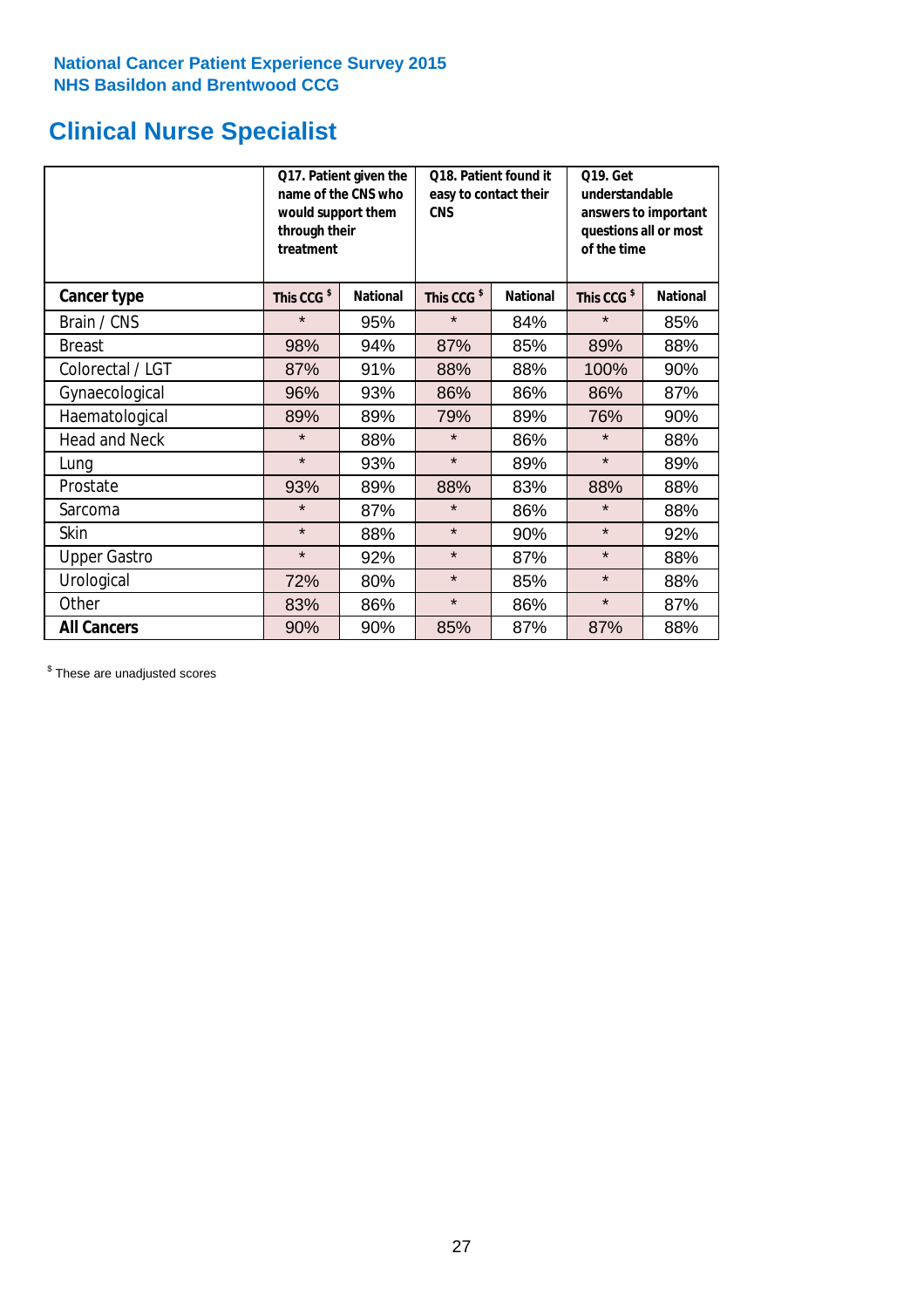### **Support for people with cancer**

|                      |                        | Q20. Hospital staff<br>gave information<br>about support groups |                        | Q21. Hospital staff<br>gave information<br>about impact cancer<br>could have on day to<br>day activities |                        | Q22. Hospital staff<br>gave information on<br>getting financial help |                        | Q23. Hospital staff told<br>patient they could get<br>free prescriptions |  |
|----------------------|------------------------|-----------------------------------------------------------------|------------------------|----------------------------------------------------------------------------------------------------------|------------------------|----------------------------------------------------------------------|------------------------|--------------------------------------------------------------------------|--|
| <b>Cancer type</b>   | This CCG <sup>\$</sup> | <b>National</b>                                                 | This CCG <sup>\$</sup> | <b>National</b>                                                                                          | This CCG <sup>\$</sup> | <b>National</b>                                                      | This CCG <sup>\$</sup> | <b>National</b>                                                          |  |
| Brain / CNS          | $\star$                | 85%                                                             | $\star$                | 80%                                                                                                      | $\star$                | 72%                                                                  | $\star$                | 79%                                                                      |  |
| <b>Breast</b>        | 87%                    | 88%                                                             | 84%                    | 85%                                                                                                      | 49%                    | 60%                                                                  | 83%                    | 80%                                                                      |  |
| Colorectal / LGT     | 90%                    | 82%                                                             | 83%                    | 82%                                                                                                      | $\star$                | 52%                                                                  | $\star$                | 83%                                                                      |  |
| Gynaecological       | $\star$                | 83%                                                             | $\star$                | 81%                                                                                                      | $\star$                | 58%                                                                  | $\star$                | 76%                                                                      |  |
| Haematological       | 85%                    | 82%                                                             | 70%                    | 82%                                                                                                      | 56%                    | 56%                                                                  | 88%                    | 86%                                                                      |  |
| <b>Head and Neck</b> | $\star$                | 83%                                                             | $\star$                | 80%                                                                                                      | $\star$                | 55%                                                                  | $\star$                | 80%                                                                      |  |
| Lung                 | $\star$                | 82%                                                             | $\star$                | 80%                                                                                                      | $\star$                | 68%                                                                  | $\star$                | 85%                                                                      |  |
| Prostate             | 86%                    | 85%                                                             | $\star$                | 81%                                                                                                      | $\star$                | 41%                                                                  | $\star$                | 76%                                                                      |  |
| Sarcoma              | $\star$                | 82%                                                             | n.a.                   | 80%                                                                                                      | n.a.                   | 57%                                                                  | n.a.                   | 75%                                                                      |  |
| Skin                 | $\star$                | 85%                                                             | $\star$                | 85%                                                                                                      | $\star$                | 51%                                                                  | $\star$                | 65%                                                                      |  |
| <b>Upper Gastro</b>  | $\star$                | 82%                                                             | $\star$                | 78%                                                                                                      | $\star$                | 57%                                                                  | $\star$                | 83%                                                                      |  |
| Urological           | $\star$                | 71%                                                             | $\star$                | 70%                                                                                                      | $\star$                | 33%                                                                  | $\star$                | 69%                                                                      |  |
| Other                | 83%                    | 80%                                                             | 86%                    | 77%                                                                                                      | $\star$                | 53%                                                                  | $\star$                | 79%                                                                      |  |
| <b>All Cancers</b>   | 84%                    | 83%                                                             | 81%                    | 81%                                                                                                      | 53%                    | 55%                                                                  | 82%                    | 80%                                                                      |  |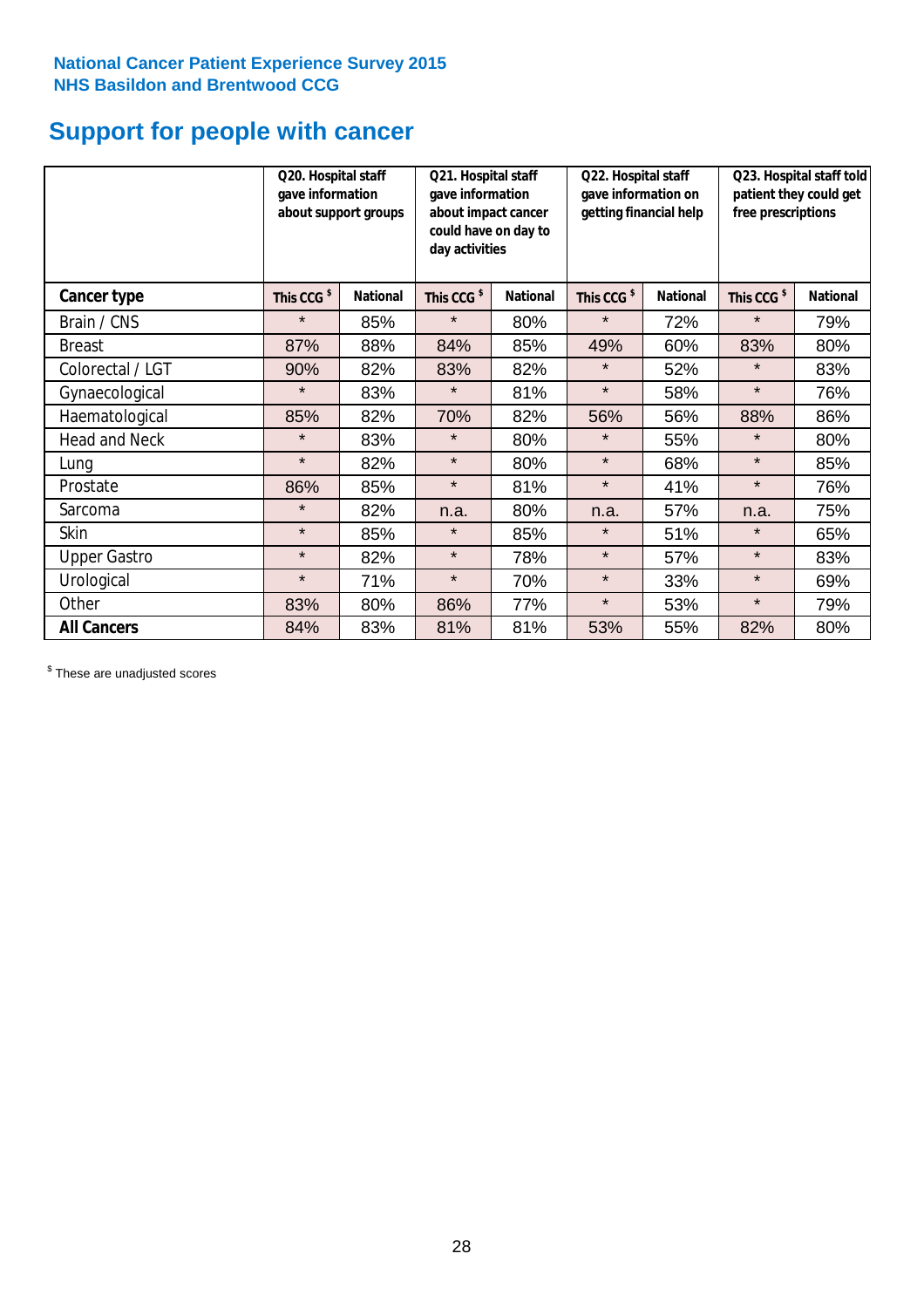### **Operations**

|                      | Q26. Staff explained<br>how operation had<br>gone in<br>understandable way |                 |  |  |  |
|----------------------|----------------------------------------------------------------------------|-----------------|--|--|--|
| <b>Cancer type</b>   | This CCG <sup>\$</sup>                                                     | <b>National</b> |  |  |  |
| Brain / CNS          | $\star$                                                                    | 75%             |  |  |  |
| <b>Breast</b>        | 73%                                                                        | 77%             |  |  |  |
| Colorectal / LGT     | 91%                                                                        | 81%             |  |  |  |
| Gynaecological       | $\star$                                                                    | 79%             |  |  |  |
| Haematological       | $\star$<br>75%                                                             |                 |  |  |  |
| <b>Head and Neck</b> | $\star$                                                                    | 77%             |  |  |  |
| Lung                 | $\star$                                                                    | 76%             |  |  |  |
| Prostate             | $\star$                                                                    | 76%             |  |  |  |
| Sarcoma              | $\star$                                                                    | 80%             |  |  |  |
| Skin                 | $\star$                                                                    | 84%             |  |  |  |
| <b>Upper Gastro</b>  | $\star$                                                                    | 81%             |  |  |  |
| Urological           | 52%                                                                        | 74%             |  |  |  |
| Other                | $\star$<br>78%                                                             |                 |  |  |  |
| <b>All Cancers</b>   | 77%<br>78%                                                                 |                 |  |  |  |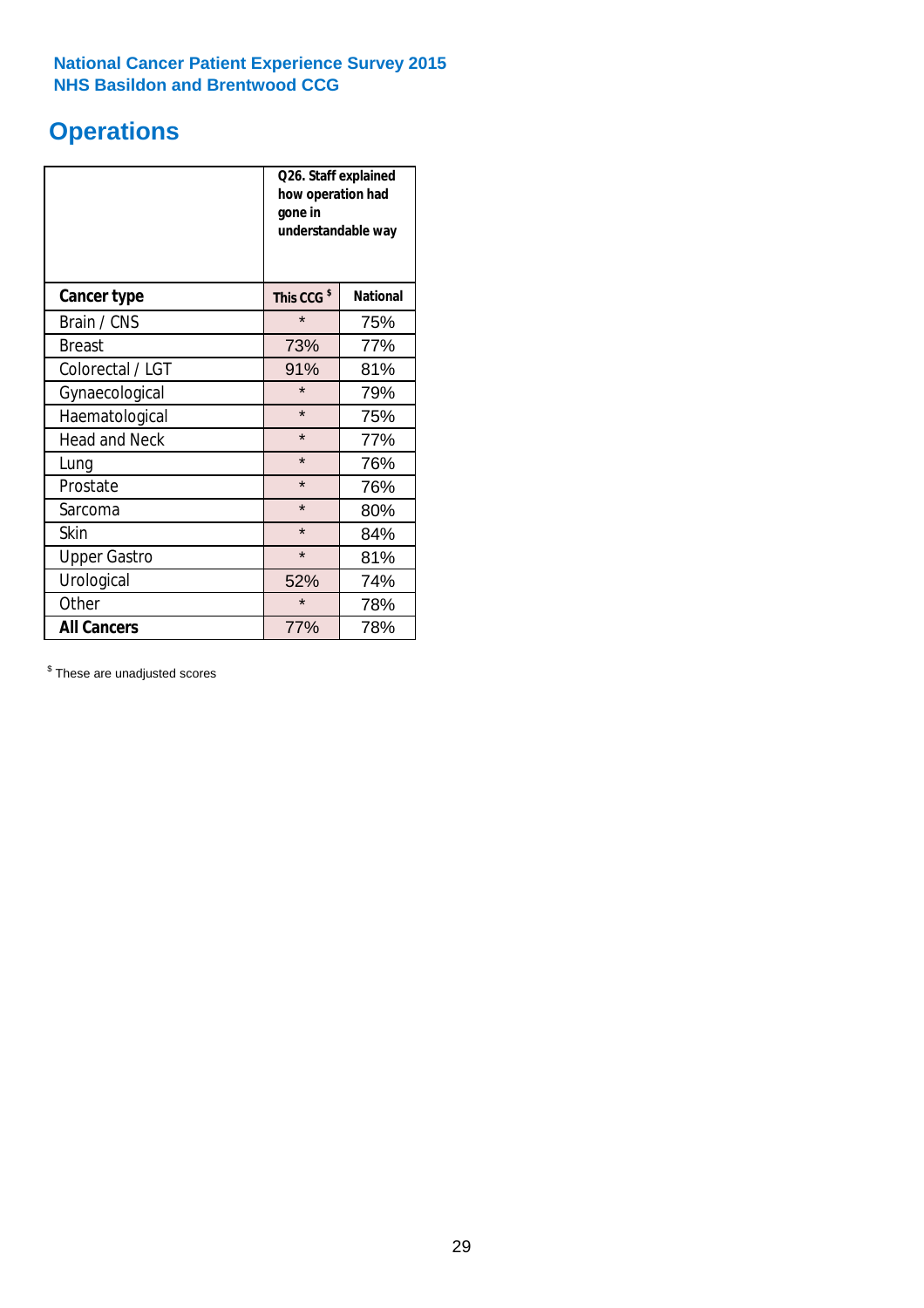# **Hospital care as an inpatient (Part 1 of 2)**

|                      | or nurses did not talk<br>they were not there | Q28. Groups of doctors<br>in front of patient as if | Q29. Patient had<br>confidence and trust in<br>all doctors treating<br>them |                 | Q30. Patient's family<br>or someone close<br>definitely had<br>opportunity to talk to<br>doctor |                 | Q31. Patient had<br>confidence and trust in I<br>all ward nurses |                 |
|----------------------|-----------------------------------------------|-----------------------------------------------------|-----------------------------------------------------------------------------|-----------------|-------------------------------------------------------------------------------------------------|-----------------|------------------------------------------------------------------|-----------------|
| Cancer type          | This CCG <sup>\$</sup>                        | <b>National</b>                                     | This CCG <sup>\$</sup>                                                      | <b>National</b> | This CCG <sup>\$</sup>                                                                          | <b>National</b> | This CCG <sup>\$</sup>                                           | <b>National</b> |
| Brain / CNS          | $\star$                                       | 68%                                                 | $\star$                                                                     | 78%             | $\star$                                                                                         | 65%             | $\star$                                                          | 67%             |
| <b>Breast</b>        | 84%                                           | 89%                                                 | 82%                                                                         | 86%             | 77%                                                                                             | 73%             | 71%                                                              | 74%             |
| Colorectal / LGT     | 71%                                           | 75%                                                 | 88%                                                                         | 85%             | 92%                                                                                             | 72%             | 63%                                                              | 68%             |
| Gynaecological       | $\star$                                       | 84%                                                 | $\star$                                                                     | 86%             | $\star$                                                                                         | 71%             | $\star$                                                          | 69%             |
| Haematological       | 77%                                           | 80%                                                 | 81%                                                                         | 81%             | 71%                                                                                             | 75%             | 70%                                                              | 73%             |
| <b>Head and Neck</b> | $\star$                                       | 79%                                                 | $\star$                                                                     | 85%             | $\star$                                                                                         | 73%             | $\star$                                                          | 72%             |
| Lung                 | $\star$                                       | 75%                                                 | $\star$                                                                     | 82%             | $\star$                                                                                         | 71%             | $\star$                                                          | 73%             |
| Prostate             | 90%                                           | 84%                                                 | 86%                                                                         | 87%             | $\star$                                                                                         | 72%             | 67%                                                              | 75%             |
| Sarcoma              | $\star$                                       | 82%                                                 | $\star$                                                                     | 85%             | $\star$                                                                                         | 75%             | $\star$                                                          | 70%             |
| Skin                 | $\star$                                       | 85%                                                 | $\star$                                                                     | 90%             | $\star$                                                                                         | 79%             | $\star$                                                          | 84%             |
| <b>Upper Gastro</b>  | $\star$                                       | 75%                                                 | $\star$                                                                     | 83%             | $\star$                                                                                         | 72%             | $\star$                                                          | 70%             |
| Urological           | 80%                                           | 80%                                                 | 76%                                                                         | 84%             | $\star$                                                                                         | 67%             | 60%                                                              | 75%             |
| Other                | $\star$                                       | 79%                                                 | $\star$                                                                     | 79%             | $\star$                                                                                         | 70%             | $\star$                                                          | 69%             |
| <b>All Cancers</b>   | 83%                                           | 81%                                                 | 85%                                                                         | 84%             | 75%                                                                                             | 72%             | 67%                                                              | 72%             |

|                      | Q32. Always / nearly<br>always enough nurses<br>on duty |                 | Q33. All staff asked<br>patient what name<br>they preferred to be<br>called by |                 | Q34. Always given<br>enough privacy when<br>discussing condition or<br>treatment |                 | Q35. Patient was able<br>to discuss worries or<br>fears with staff during<br>visit |                 |
|----------------------|---------------------------------------------------------|-----------------|--------------------------------------------------------------------------------|-----------------|----------------------------------------------------------------------------------|-----------------|------------------------------------------------------------------------------------|-----------------|
| <b>Cancer type</b>   | This CCG <sup>\$</sup>                                  | <b>National</b> | This CCG <sup>\$</sup>                                                         | <b>National</b> | This CCG <sup>\$</sup>                                                           | <b>National</b> | This CCG <sup>\$</sup>                                                             | <b>National</b> |
| Brain / CNS          | $\star$                                                 | 64%             | $\star$                                                                        | 69%             | $\star$                                                                          | 80%             | n.a.                                                                               | 44%             |
| <b>Breast</b>        | 70%                                                     | 69%             | 50%                                                                            | 60%             | 85%                                                                              | 86%             | 59%                                                                                | 53%             |
| Colorectal / LGT     | 71%                                                     | 61%             | 57%                                                                            | 70%             | 96%                                                                              | 84%             | $\star$                                                                            | 54%             |
| Gynaecological       | $\star$                                                 | 65%             | $\star$                                                                        | 63%             | $\star$                                                                          | 82%             | $\star$                                                                            | 50%             |
| Haematological       | 43%                                                     | 63%             | 57%                                                                            | 67%             | 93%                                                                              | 86%             | $\star$                                                                            | 55%             |
| <b>Head and Neck</b> | $\star$                                                 | 67%             | $\star$                                                                        | 66%             | $\star$                                                                          | 85%             | $\star$                                                                            | 50%             |
| Lung                 | $\star$                                                 | 68%             | $\star$                                                                        | 71%             | $\star$                                                                          | 84%             | $\star$                                                                            | 49%             |
| Prostate             | 67%                                                     | 71%             | $\star$                                                                        | 67%             | 90%                                                                              | 87%             | $\star$                                                                            | 52%             |
| Sarcoma              | $\star$                                                 | 68%             | $\star$                                                                        | 71%             | $\star$                                                                          | 87%             | n.a.                                                                               | 52%             |
| Skin                 | $\star$                                                 | 81%             | $\star$                                                                        | 67%             | $\star$                                                                          | 89%             | $\star$                                                                            | 61%             |
| <b>Upper Gastro</b>  | $\star$                                                 | 62%             | $\star$                                                                        | 75%             | $\star$                                                                          | 83%             | $\star$                                                                            | 53%             |
| Urological           | 64%                                                     | 68%             | 60%                                                                            | 71%             | 84%                                                                              | 84%             | $\star$                                                                            | 46%             |
| Other                | $\star$                                                 | 62%             | $\star$                                                                        | 66%             | $\star$                                                                          | 82%             | $\star$                                                                            | 48%             |
| <b>All Cancers</b>   | 66%                                                     | 66%             | 57%                                                                            | 67%             | 89%                                                                              | 85%             | 54%                                                                                | 52%             |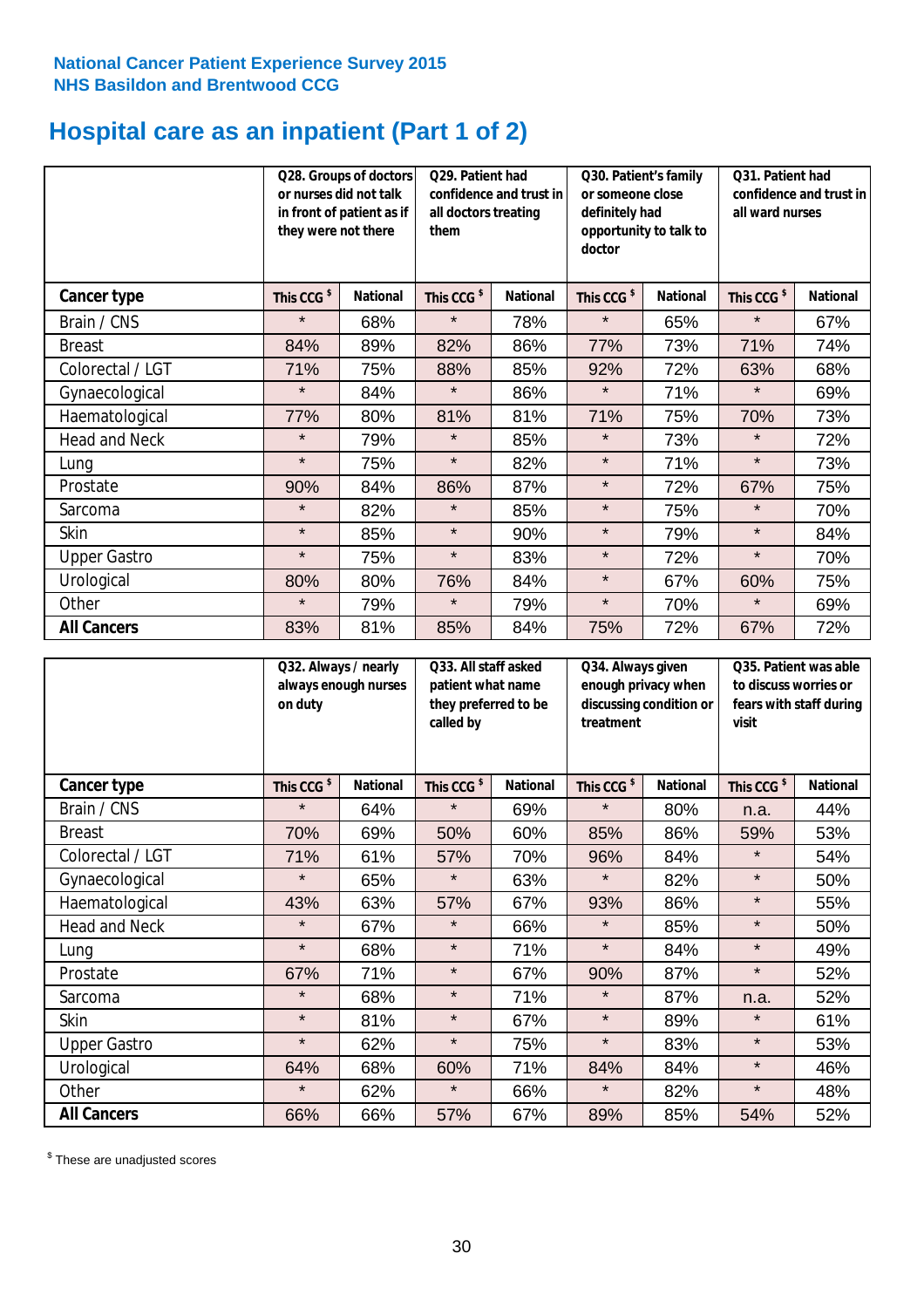## **Hospital care as an inpatient (Part 2 of 2)**

|                      | Q36. Hospital staff<br>definitely did<br>everything to help<br>control pain |                 | Q37. Always treated<br>with respect and<br>dignity by staff |                 | Q38. Given clear<br>written information<br>about what should /<br>should not do post<br>discharge |                 | Q39. Staff told patient<br>who to contact if<br>worried post discharge |                 |  |
|----------------------|-----------------------------------------------------------------------------|-----------------|-------------------------------------------------------------|-----------------|---------------------------------------------------------------------------------------------------|-----------------|------------------------------------------------------------------------|-----------------|--|
| Cancer type          | This CCG <sup>\$</sup>                                                      | <b>National</b> | This CCG <sup>\$</sup>                                      | <b>National</b> | This CCG <sup>\$</sup>                                                                            | <b>National</b> | This CCG <sup>\$</sup>                                                 | <b>National</b> |  |
| Brain / CNS          | $\star$                                                                     | 82%             | $\star$                                                     | 84%             | $\star$                                                                                           | 79%             | $\star$                                                                | 91%             |  |
| <b>Breast</b>        | 89%                                                                         | 86%             | 88%                                                         | 88%             | 90%                                                                                               | 90%             | 91%                                                                    | 95%             |  |
| Colorectal / LGT     | $\star$                                                                     | 84%             | 92%                                                         | 86%             | 82%                                                                                               | 83%             | 96%                                                                    | 94%             |  |
| Gynaecological       | $\star$                                                                     | 83%             | $\star$                                                     | 85%             | $\star$                                                                                           | 86%             | $\star$                                                                | 93%             |  |
| Haematological       | 79%                                                                         | 84%             | 87%                                                         | 89%             | 70%                                                                                               | 79%             | 87%                                                                    | 95%             |  |
| <b>Head and Neck</b> | $\star$                                                                     | 84%             | $\star$                                                     | 88%             | $\star$                                                                                           | 86%             | $\star$                                                                | 92%             |  |
| Lung                 | $\star$                                                                     | 83%             | $\star$                                                     | 87%             | $\star$                                                                                           | 81%             | $\star$                                                                | 92%             |  |
| Prostate             | $\star$                                                                     | 85%             | 95%                                                         | 91%             | $\star$                                                                                           | 87%             | $\star$                                                                | 94%             |  |
| Sarcoma              | $\star$                                                                     | 86%             | $\star$                                                     | 91%             | $\star$                                                                                           | 83%             | $\star$                                                                | 94%             |  |
| Skin                 | $\star$                                                                     | 88%             | $\star$                                                     | 93%             | $\star$                                                                                           | 91%             | $\star$                                                                | 97%             |  |
| <b>Upper Gastro</b>  | $\star$                                                                     | 83%             | $\star$                                                     | 86%             | $\star$                                                                                           | 79%             | $\star$                                                                | 93%             |  |
| Urological           | $\star$                                                                     | 80%             | 84%                                                         | 88%             | 67%                                                                                               | 83%             | 88%                                                                    | 90%             |  |
| Other                | $\star$                                                                     | 82%             | $\star$                                                     | 85%             | $\star$                                                                                           | 80%             | $\star$                                                                | 92%             |  |
| <b>All Cancers</b>   | 86%                                                                         | 84%             | 89%                                                         | 87%             | 82%                                                                                               | 84%             | 91%                                                                    | 94%             |  |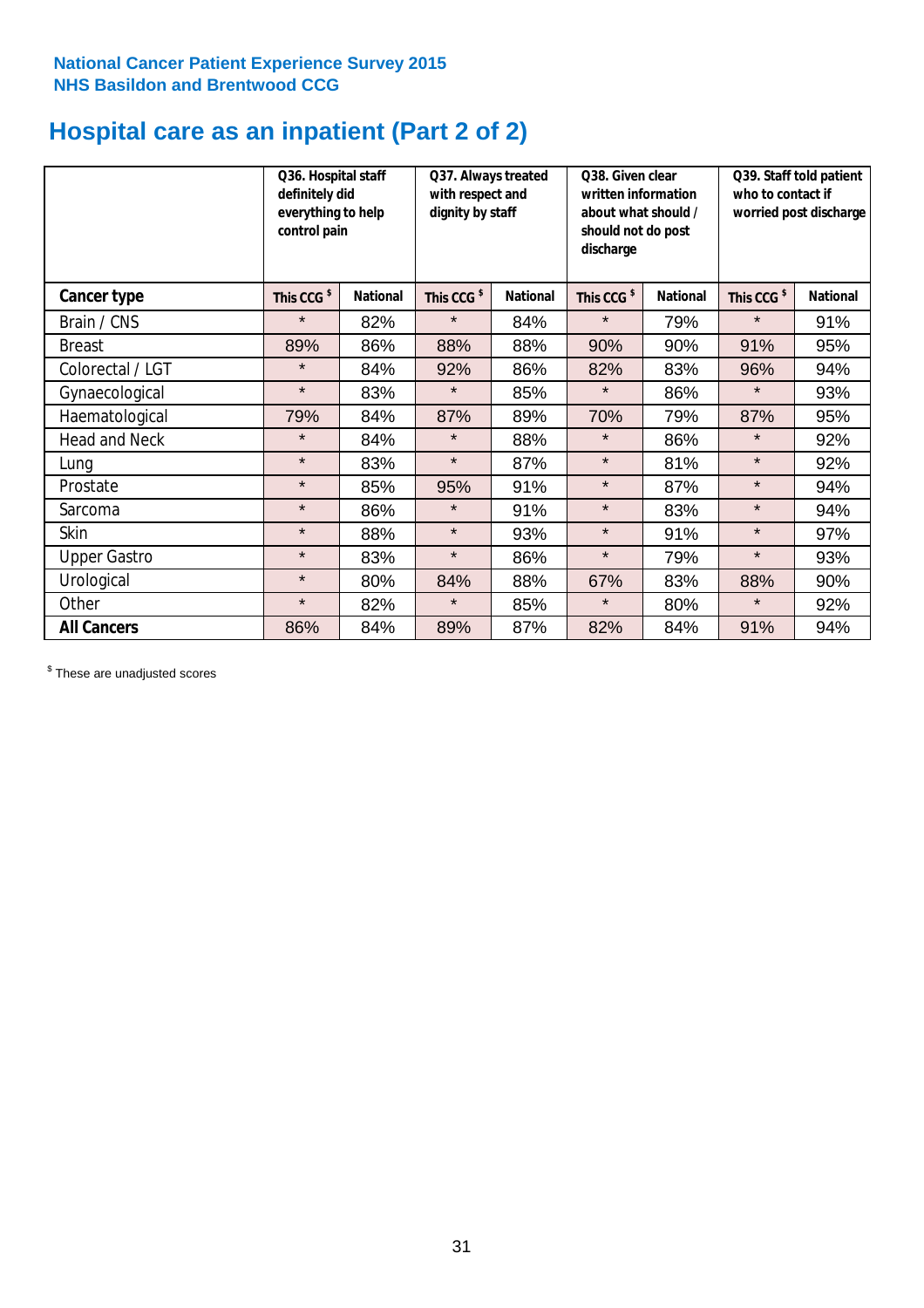# **Hospital care as a day patient / outpatient**

|                      | to discuss worries or<br>visit | Q41. Patient was able<br>fears with staff during | Q42. Doctor had the<br>right notes and other<br>documentation with<br>them |                 | Q44. Beforehand<br>patient had all<br>information needed<br>about radiotherapy<br>treatment |                 | Q45. Patient given<br>understandable<br>information about<br>whether radiotherapy<br>was working |                 |
|----------------------|--------------------------------|--------------------------------------------------|----------------------------------------------------------------------------|-----------------|---------------------------------------------------------------------------------------------|-----------------|--------------------------------------------------------------------------------------------------|-----------------|
| Cancer type          | This CCG <sup>\$</sup>         | <b>National</b>                                  | This CCG <sup>\$</sup>                                                     | <b>National</b> | This CCG <sup>\$</sup>                                                                      | <b>National</b> | This CCG <sup>\$</sup>                                                                           | <b>National</b> |
| Brain / CNS          | n.a.                           | 65%                                              | $\star$                                                                    | 94%             | $\star$                                                                                     | 85%             | n.a.                                                                                             | 52%             |
| <b>Breast</b>        | 73%                            | 70%                                              | 99%                                                                        | 95%             | 83%                                                                                         | 87%             | 53%                                                                                              | 60%             |
| Colorectal / LGT     | 73%                            | 73%                                              | 97%                                                                        | 95%             | $\star$                                                                                     | 85%             | $\star$                                                                                          | 55%             |
| Gynaecological       | $\star$                        | 70%                                              | $\star$                                                                    | 96%             | $\star$                                                                                     | 85%             | $\star$                                                                                          | 64%             |
| Haematological       | 67%                            | 74%                                              | 98%                                                                        | 97%             | $\star$                                                                                     | 82%             | $\star$                                                                                          | 64%             |
| <b>Head and Neck</b> | $\star$                        | 69%                                              | $\star$                                                                    | 95%             | $\star$                                                                                     | 86%             | $\star$                                                                                          | 60%             |
| Lung                 | $\star$                        | 69%                                              | $\star$                                                                    | 96%             | n.a.                                                                                        | 86%             | n.a.                                                                                             | 59%             |
| Prostate             | $\star$                        | 69%                                              | 92%                                                                        | 95%             | $\star$                                                                                     | 88%             | $\star$                                                                                          | 61%             |
| Sarcoma              | $\star$                        | 68%                                              | $\star$                                                                    | 97%             | $\star$                                                                                     | 88%             | $\star$                                                                                          | 63%             |
| Skin                 | $\star$                        | 73%                                              | $\star$                                                                    | 96%             | n.a.                                                                                        | 81%             | n.a.                                                                                             | 63%             |
| <b>Upper Gastro</b>  | $\star$                        | 68%                                              | $\star$                                                                    | 95%             | n.a.                                                                                        | 85%             | $\star$                                                                                          | 57%             |
| Urological           | $\star$                        | 65%                                              | 91%                                                                        | 95%             | $\star$                                                                                     | 81%             | $\star$                                                                                          | 53%             |
| Other                | 71%                            | 67%                                              | 84%                                                                        | 95%             | $\star$                                                                                     | 83%             | $\star$                                                                                          | 59%             |
| <b>All Cancers</b>   | 70%                            | 70%                                              | 95%                                                                        | 96%             | 85%                                                                                         | 86%             | 57%                                                                                              | 60%             |

|                      | O47. Beforehand<br>patient had all<br>information needed<br>treatment | about chemotherapy | Q48. Patient given<br>understandable<br>information about<br>whether<br>chemotherapy was<br>working |                 |  |
|----------------------|-----------------------------------------------------------------------|--------------------|-----------------------------------------------------------------------------------------------------|-----------------|--|
| <b>Cancer type</b>   | This CCG <sup>\$</sup>                                                | <b>National</b>    | This CCG <sup>\$</sup>                                                                              | <b>National</b> |  |
| Brain / CNS          | $\star$                                                               | 82%                | n.a.                                                                                                | 57%             |  |
| <b>Breast</b>        | 74%                                                                   | 83%                | 73%                                                                                                 | 62%             |  |
| Colorectal / LGT     | $\star$                                                               | 86%                | $\star$                                                                                             | 65%             |  |
| Gynaecological       | $\star$                                                               | 86%                | $\star$                                                                                             | 68%             |  |
| Haematological       | 82%<br>85%                                                            |                    | 62%                                                                                                 | 75%             |  |
| <b>Head and Neck</b> | $\star$                                                               | 80%                | $\star$                                                                                             | 52%             |  |
| Lung                 | $\star$                                                               | 85%                | $\star$                                                                                             | 68%             |  |
| Prostate             | $\star$                                                               | 83%                | $\star$                                                                                             | 69%             |  |
| Sarcoma              | n.a.                                                                  | 82%                | n.a.                                                                                                | 70%             |  |
| Skin                 | $\star$                                                               | 92%                | $\star$                                                                                             | 80%             |  |
| <b>Upper Gastro</b>  | $\star$                                                               | 83%                | $\star$                                                                                             | 64%             |  |
| Urological           | $\star$                                                               | 83%                | $\star$                                                                                             | 66%             |  |
| Other                | $\star$                                                               | 85%                | $\star$                                                                                             | 70%             |  |
| <b>All Cancers</b>   | 82%                                                                   | 84%                | 64%                                                                                                 | 68%             |  |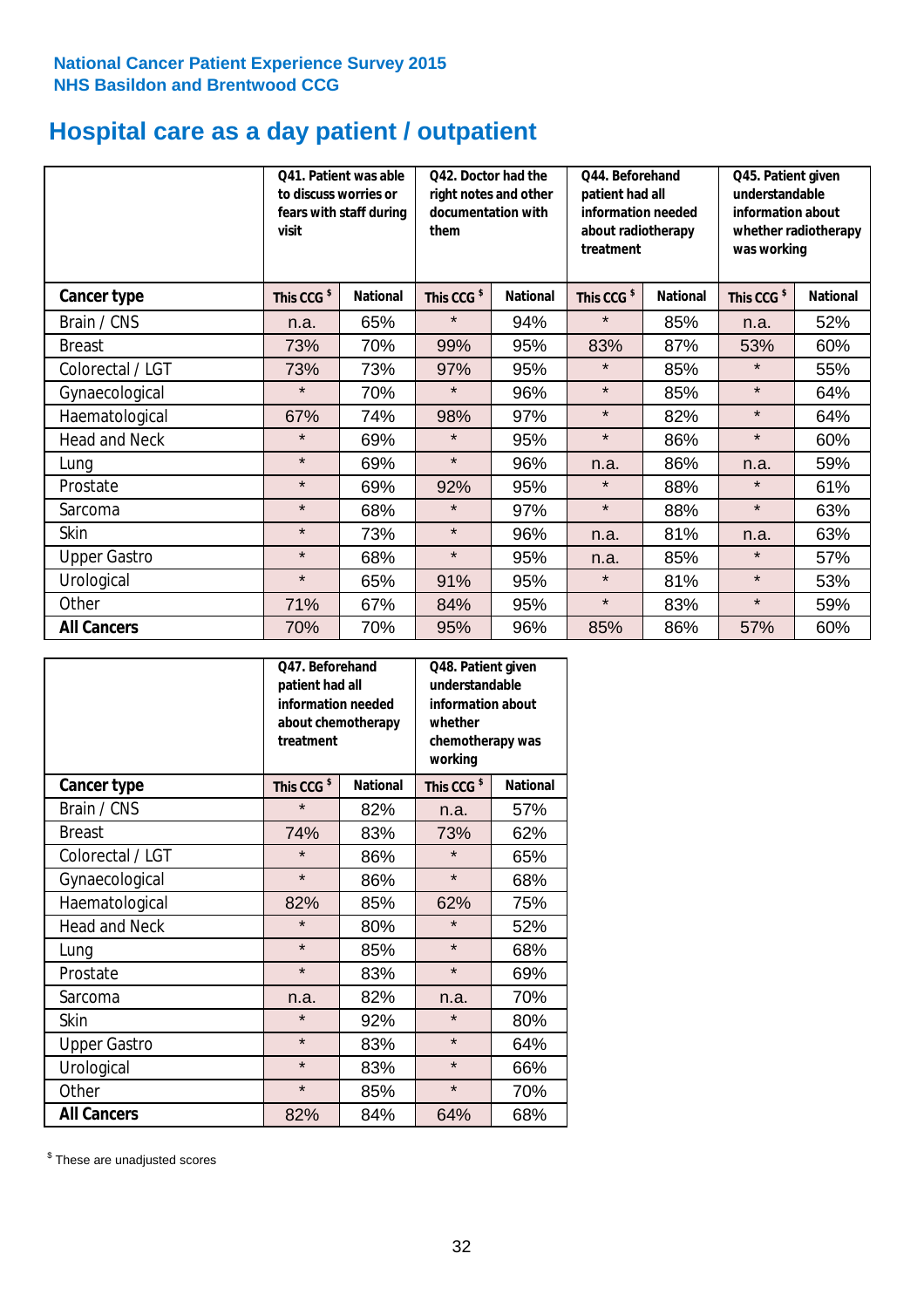### **Home care and support**

|                      | Q49. Hospital staff<br>gave family or | someone close all the<br>information needed to<br>help with care at home | Q50. Patient definitely<br>given enough support<br>from health or social<br>services during<br>treatment |                 | Q51. Patient definitely<br>given enough support<br>from health or social<br>services after<br>treatment |                 |  |
|----------------------|---------------------------------------|--------------------------------------------------------------------------|----------------------------------------------------------------------------------------------------------|-----------------|---------------------------------------------------------------------------------------------------------|-----------------|--|
| <b>Cancer type</b>   | This CCG <sup>\$</sup>                | <b>National</b>                                                          | This CCG <sup>\$</sup>                                                                                   | <b>National</b> | This CCG <sup>\$</sup>                                                                                  | <b>National</b> |  |
| Brain / CNS          | $\star$                               | 56%                                                                      | n.a.                                                                                                     | 44%             | n.a.                                                                                                    | 44%             |  |
| <b>Breast</b>        | 42%                                   | 57%                                                                      | 61%                                                                                                      | 54%             | 35%                                                                                                     | 40%             |  |
| Colorectal / LGT     | 68%                                   | 60%                                                                      | 77%                                                                                                      | 62%             | $\star$                                                                                                 | 52%             |  |
| Gynaecological       | $\star$                               | 56%                                                                      | $\star$<br>52%                                                                                           |                 | $\star$                                                                                                 | 42%             |  |
| Haematological       | 52%                                   | 60%                                                                      | 40%                                                                                                      | 52%             | 27%                                                                                                     | 43%             |  |
| <b>Head and Neck</b> | $\star$                               | 59%                                                                      | $\star$                                                                                                  | 53%             | $\star$                                                                                                 | 50%             |  |
| Lung                 | $\star$                               | 57%                                                                      | $\star$                                                                                                  | 52%             | $\star$                                                                                                 | 42%             |  |
| Prostate             | 68%                                   | 55%                                                                      | $\star$                                                                                                  | 47%             | $\star$                                                                                                 | 43%             |  |
| Sarcoma              | $\star$                               | 59%                                                                      | n.a.                                                                                                     | 58%             | $\star$                                                                                                 | 53%             |  |
| Skin                 | $\star$                               | 67%                                                                      | $\star$                                                                                                  | 58%             | $\star$                                                                                                 | 61%             |  |
| <b>Upper Gastro</b>  | $\star$                               | 59%                                                                      | $\star$                                                                                                  | 54%             | $\star$                                                                                                 | 45%             |  |
| Urological           | 57%                                   | 55%                                                                      | $\star$                                                                                                  | 47%             | $\star$                                                                                                 | 44%             |  |
| Other                | 59%                                   | 54%                                                                      | $\star$<br>55%                                                                                           |                 | $\star$                                                                                                 | 48%             |  |
| <b>All Cancers</b>   | 55%                                   | 58%                                                                      | 54%                                                                                                      | 54%             | 41%                                                                                                     | 45%             |  |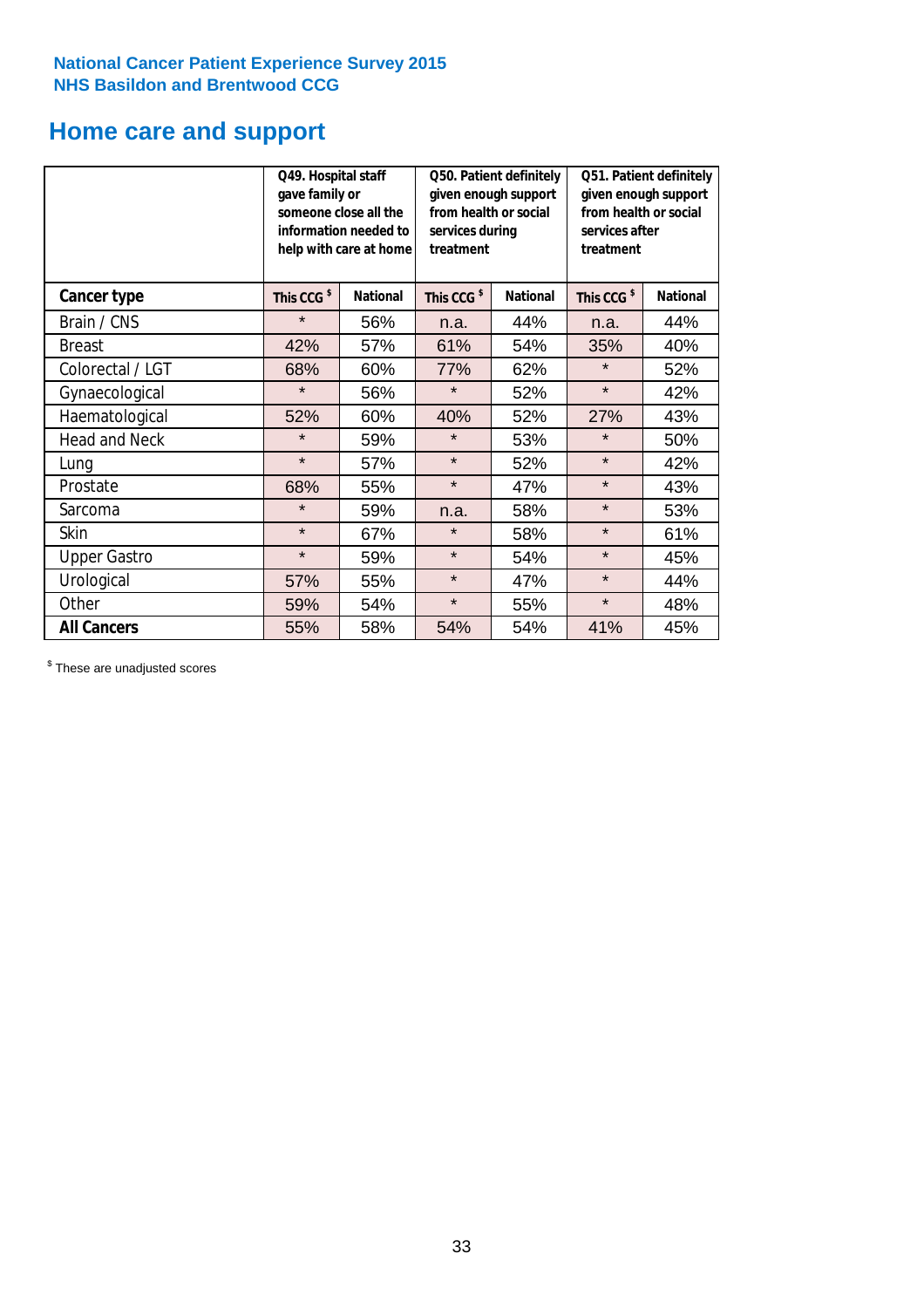### **Care from your general practice**

|                      | information about<br>treatment | Q52. GP given enough<br>patient's condition and | O53. Practice staff<br>definitely did<br>everything they could<br>to support patient |                 |  |
|----------------------|--------------------------------|-------------------------------------------------|--------------------------------------------------------------------------------------|-----------------|--|
| <b>Cancer type</b>   | This CCG <sup>\$</sup>         | <b>National</b>                                 | This CCG <sup>\$</sup>                                                               | <b>National</b> |  |
| Brain / CNS          | $\star$                        | 94%                                             | n.a.                                                                                 | 59%             |  |
| <b>Breast</b>        | 97%                            | 96%                                             | 66%                                                                                  | 63%             |  |
| Colorectal / LGT     | 97%                            | 95%                                             | 67%                                                                                  | 63%             |  |
| Gynaecological       | $\star$<br>95%                 |                                                 | $\star$                                                                              | 59%             |  |
| Haematological       | 98%<br>96%                     |                                                 | 59%                                                                                  | 61%             |  |
| <b>Head and Neck</b> | $\star$                        | 93%                                             | $\star$                                                                              | 60%             |  |
| Lung                 | $\star$                        | 95%                                             | $\star$                                                                              | 62%             |  |
| Prostate             | 96%                            | 95%                                             | 71%                                                                                  | 67%             |  |
| Sarcoma              | $\star$                        | 97%                                             | n.a.                                                                                 | 65%             |  |
| Skin                 | $\star$                        | 97%                                             | $\star$                                                                              | 71%             |  |
| <b>Upper Gastro</b>  | $\star$                        | 94%                                             | $\star$                                                                              | 62%             |  |
| Urological           | 79%                            | 95%                                             | $\star$                                                                              | 64%             |  |
| Other                | 100%                           | 95%                                             | $\star$                                                                              | 61%             |  |
| <b>All Cancers</b>   | 96%                            | 95%                                             | 61%                                                                                  | 63%             |  |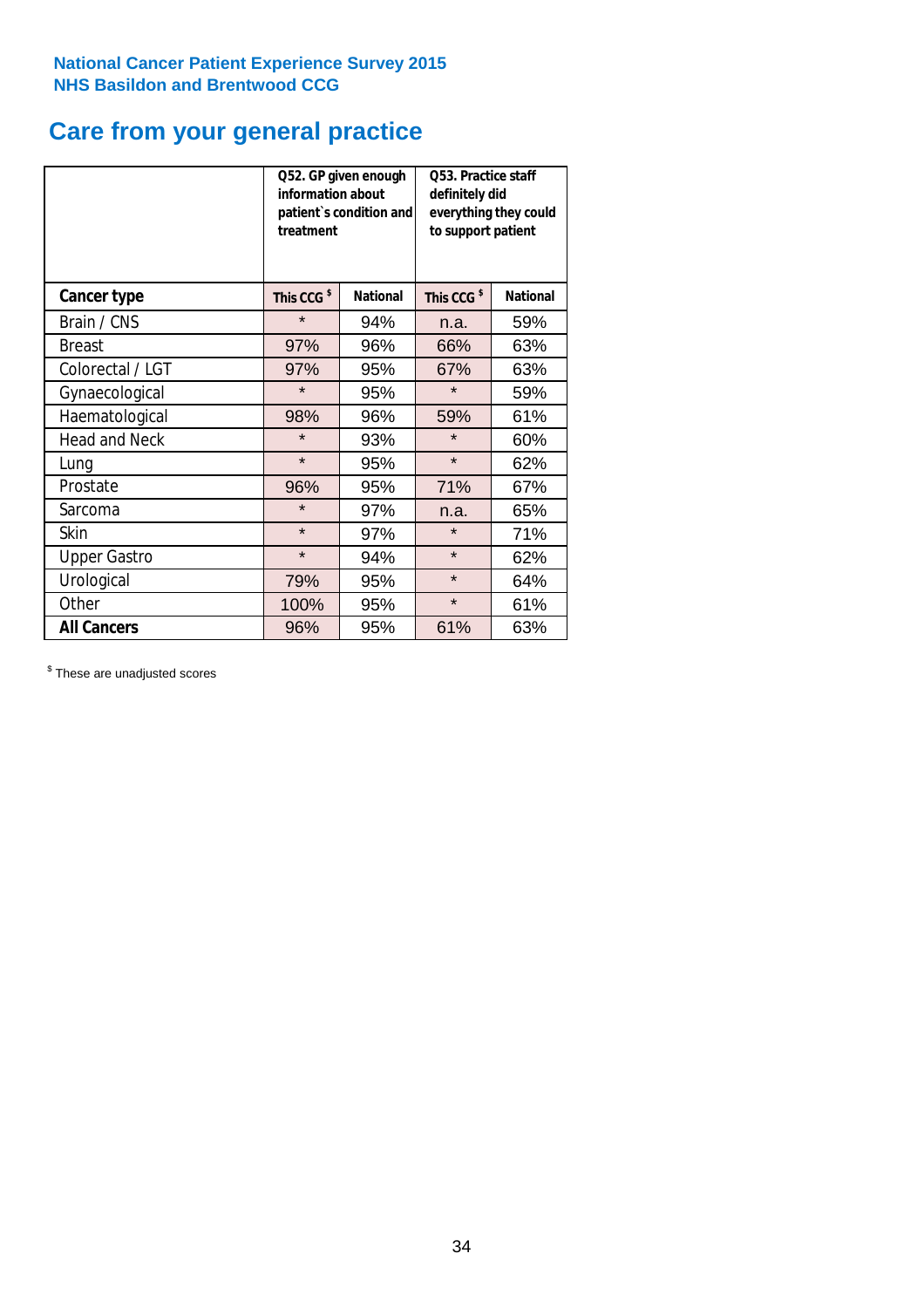### **Your overall NHS care**

|                      | Q54. Hospital and<br>community staff<br>always worked well<br>together |                 | care plan              | Q55. Patient given a |                        | Q56. Overall the<br>administration of the<br>care was very good /<br>qood |                        | Q57. Length of time for<br>attending clinics and<br>appointments was<br>right |  |
|----------------------|------------------------------------------------------------------------|-----------------|------------------------|----------------------|------------------------|---------------------------------------------------------------------------|------------------------|-------------------------------------------------------------------------------|--|
| <b>Cancer type</b>   | This CCG <sup>\$</sup>                                                 | <b>National</b> | This CCG <sup>\$</sup> | <b>National</b>      | This CCG <sup>\$</sup> | <b>National</b>                                                           | This CCG <sup>\$</sup> | <b>National</b>                                                               |  |
| Brain / CNS          | $\star$                                                                | 45%             | $\star$                | 29%                  | $\star$                | 84%                                                                       | $\star$                | 60%                                                                           |  |
| <b>Breast</b>        | 66%                                                                    | 60%             | 25%                    | 35%                  | 87%                    | 90%                                                                       | 64%                    | 64%                                                                           |  |
| Colorectal / LGT     | 49%                                                                    | 60%             | 41%                    | 36%                  | 89%                    | 88%                                                                       | 71%                    | 68%                                                                           |  |
| Gynaecological       | 57%                                                                    | 58%             | $\star$                | 29%                  | 70%                    | 89%                                                                       | 73%                    | 66%                                                                           |  |
| Haematological       | 58%                                                                    | 63%             | 31%                    | 33%                  | 88%                    | 92%                                                                       | 63%                    | 62%                                                                           |  |
| <b>Head and Neck</b> | $\star$                                                                | 58%             | $\star$                | 34%                  | $\star$                | 89%                                                                       | $\star$                | 65%                                                                           |  |
| Lung                 | $\star$                                                                | 63%             | $\star$                | 32%                  | $\star$                | 89%                                                                       | $\star$                | 70%                                                                           |  |
| Prostate             | 63%                                                                    | 63%             | 62%                    | 36%                  | 87%                    | 87%                                                                       | 81%                    | 71%                                                                           |  |
| Sarcoma              | $\star$                                                                | 60%             | $\star$                | 31%                  | $\star$                | 90%                                                                       | $\star$                | 63%                                                                           |  |
| Skin                 | $\star$                                                                | 69%             | $\star$                | 39%                  | $\star$                | 89%                                                                       | $\star$                | 73%                                                                           |  |
| <b>Upper Gastro</b>  | $\star$                                                                | 58%             | $\star$                | 36%                  | $\star$                | 88%                                                                       | $\star$                | 66%                                                                           |  |
| Urological           | 42%                                                                    | 62%             | 18%                    | 26%                  | 79%                    | 84%                                                                       | 71%                    | 73%                                                                           |  |
| Other                | 59%                                                                    | 56%             | $\star$                | 29%                  | 86%                    | 87%                                                                       | 56%                    | 61%                                                                           |  |
| <b>All Cancers</b>   | 60%                                                                    | 61%             | 32%                    | 33%                  | 86%                    | 89%                                                                       | 67%                    | 66%                                                                           |  |

|                      | Q58. Taking part in<br>cancer research | discussed with patient | Q59. Patient's average<br>rating of care scored<br>from very poor to very<br>good |                 |  |
|----------------------|----------------------------------------|------------------------|-----------------------------------------------------------------------------------|-----------------|--|
| <b>Cancer type</b>   | This CCG <sup>\$</sup>                 | <b>National</b>        | This CCG <sup>\$</sup>                                                            | <b>National</b> |  |
| Brain / CNS          | $\star$                                | 32%                    | $\star$                                                                           | 8.5             |  |
| <b>Breast</b>        | 18%                                    | 28%                    | 8.7                                                                               | 8.8             |  |
| Colorectal / LGT     | 26%                                    | 22%                    | 8.8                                                                               | 8.7             |  |
| Gynaecological       | 27%<br>18%                             |                        | 8.7                                                                               | 8.7             |  |
| Haematological       | 29%<br>36%                             |                        | 8.6                                                                               | 8.8             |  |
| <b>Head and Neck</b> | $\star$                                | 21%                    | $\star$                                                                           | 8.6             |  |
| Lung                 | $\star$                                | 34%                    | $\star$                                                                           | 8.6             |  |
| Prostate             | 44%                                    | 35%                    | 8.9                                                                               | 8.6             |  |
| Sarcoma              | $\star$                                | 29%                    | $\star$                                                                           | 8.7             |  |
| <b>Skin</b>          | $\star$                                | 17%                    | $\star$                                                                           | 8.9             |  |
| <b>Upper Gastro</b>  | $\star$                                | 30%                    | $\star$                                                                           | 8.6             |  |
| Urological           | 16%                                    | 14%                    | 7.6                                                                               | 8.5             |  |
| Other                | 30%                                    | 31%                    | 8.8                                                                               | 8.6             |  |
| <b>All Cancers</b>   | 26%                                    | 28%                    | 8.6                                                                               | 8.7             |  |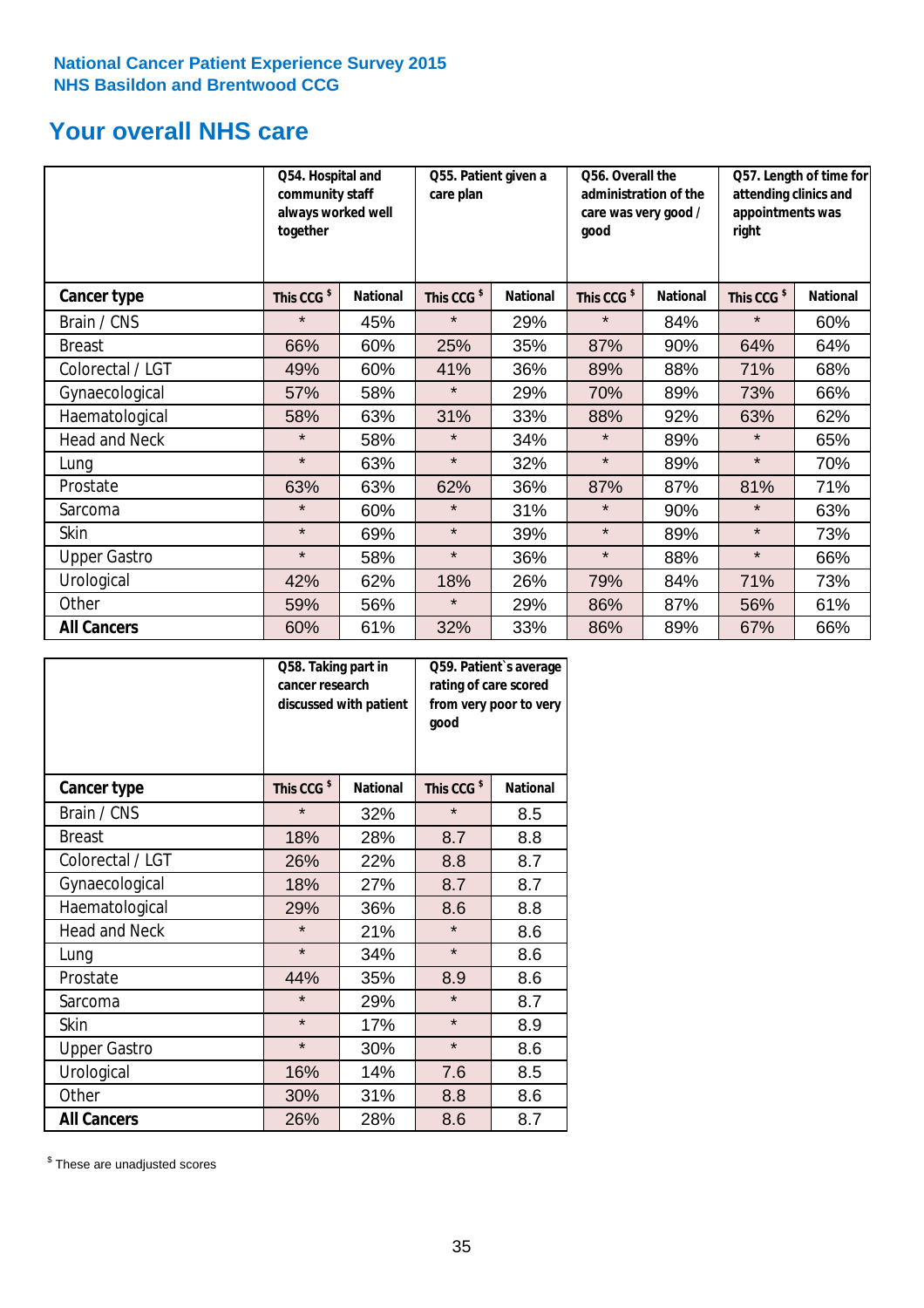### **Annex**

### **Methodology**

The sample for the survey included all adult (aged 16 and over) NHS patients, with a confirmed primary diagnosis of cancer, discharged from an NHS Trust after an inpatient episode or day case attendance for cancer related treatment in the months of April, May and June 2015.

The patients included in the sample had relevant cancer ICD10 codes (C00-99 excluding C44 and C84, and D05) in the first diagnosis field of their patient records, applied to their patient files by the relevant NHS Trust, and were alive at the point at which fieldwork commenced. Deceased checks were undertaken on up to three occasions during fieldwork, to ensure that questionnaires were not sent to patients who had died since their treatment.

Trust samples were checked rigorously for duplicates and patient lists were also de-duplicated nationally to ensure that patients did not receive multiple copies of questionnaires.

The fieldwork for the survey was undertaken between October 2015 and March 2016.

For the first time, the survey used a mixed mode methodology. Questionnaires were sent by post with two reminders where necesssary, but also included an option to complete online. A Freephone helpline was available for respondents to ask questions about the survey, to enable them to complete their questionnaires over the phone, and to provide access to a translation and interpreting facility for those whose first language was not English.

The Health Research Authority supported the survey by granting Section 251 approval.

#### **Further information**

Further information on survey methodology, as well as all of the national and local reports and data, is available at www.ncpes.co.uk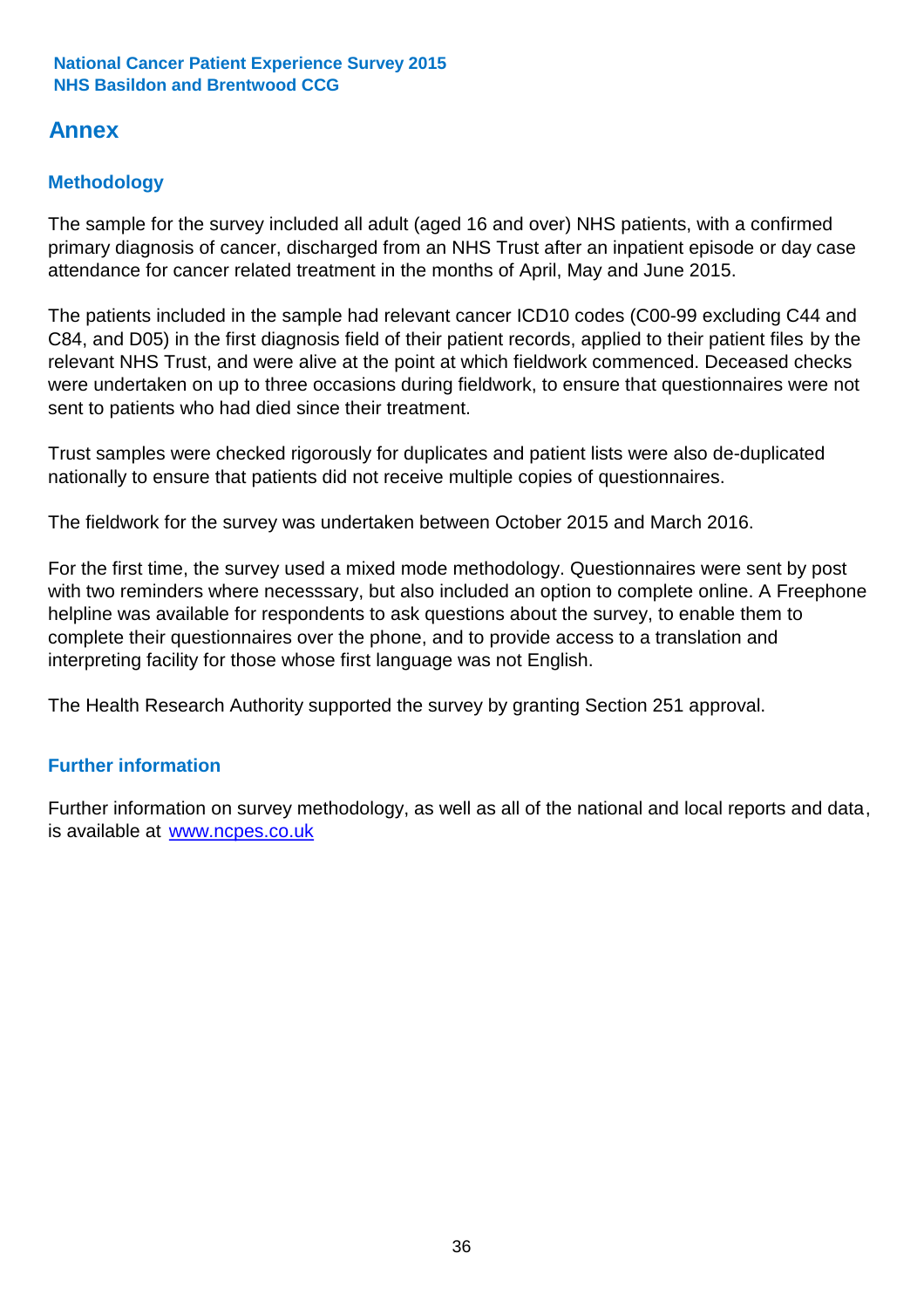#### **Redevelopment of the 2015 survey**

A number of significant changes have been made to the National Cancer Patient Experience Survey in 2015:

- the length of the questionnaire has been reduced
- response options have been reviewed and changed to make them consistent throughout the survey
- some of the questions and / or answer options have been changed so that they are now in line with questions in other patient surveys (e.g. the Care Quality Commission national patient surveys), to improve comparability between them
- the topic areas within the questionnaire have been redesigned to capture the whole patient journey.

There are 50 questions in the questionnaire that relate directly to patient experience. Of these, 14 remain unchanged from previous years; and a further 21 have been slightly amended. We draw caution in directly comparing data from the 2015 survey to the findings of the previous CPES surveys, even for identical questions. Changes in the structure of the survey instrument (questionnaire) and also the administration of the survey (calendar period and length of time from sampling to field work start and completion) may influence nationwide averages, although these features will not greatly impact on relative comparisons (e.g. between patient groups or hospitals).

The other 15 questions are either new or substantially changed from previous years.

It is expected that there will be few, if any changes, to the questionnaire going forward so we will be able to compare the results year on year. Where changes are necessary they are expected to be for methodological reasons or to improve question reliability.

Another significant change in 2015 is that an online version of the questionnaire has been developed. The online version was developed to make the questionnaire more accessible for respondents. This may have an impact on the demographic characteristics of the respondents. This may be an improvement if previously underrepresented groups have responded. However, changes to the demographics of respondents may have implications on the overall results - and again, leads us to draw caution in directly comparing results with previous years.

#### **Official Statistics**

The 2015 survey data has been published for the first time as Official Statistics. The 2015 survey data has been produced and published in line with the Code of Practice for Official Statistics.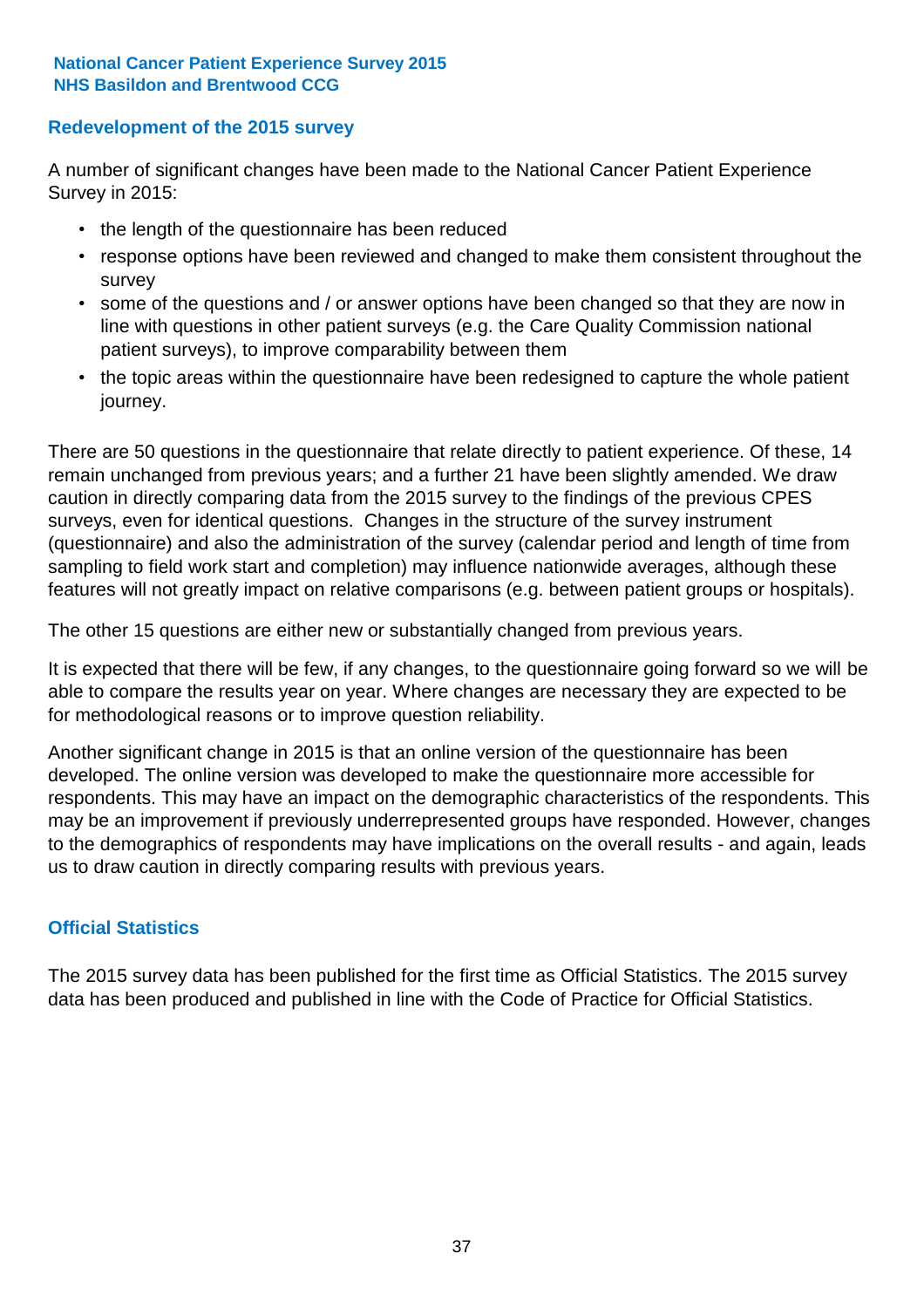#### **Scoring methodologies**

49 of the 50 questions relating directly to patient experience have been summarised as the score of the percentage of patients who reported a positive experience. For example:

- question 6 asks: "Overall, how did you feel about the length of time you had to wait for your test to be done?". Responses have been recorded as positive only for those patients who selected the first option ("It was about right")
- question 11 asks: "When you were told you had cancer, were you given written information about the type of cancer you had?". Responses have been recorded as positive only for those patients who selected the first option ("Yes, and it was easy to understand").

Where options do not provide any information on positive/negative patient experience (e.g. "Don't know / can't remember"), they are excluded from the score.

The other question (question 59) asks respondents to rate their overall care on a scale of 0 to 10. Scores have been given as an average on this scale.

A copy of the 2015 questionnaire, marked up with all of these scoring conventions, is available at www.ncpes.co.uk

Further details on the scoring methodology can be found in the technical document for the survey, available at <u>www.ncpes.co.uk</u>

#### **Case-mix adjustment**

For the first time in 2015, case-mix adjusted findings are being presented alongside unadjusted results for CCGs. Case-mix adjustment allows us to account for the impact that differing patient populations might have on results. By using the case-mix adjusted estimates we can obtain a greater understanding of how a CCG is performing given their patient population.

The factors taken into account in this case-mix adjustment are gender, age, ethnic group, deprivation, and tumour group.

For further details on case-mix adjustment, please refer to the technical document for the survey, available at www.ncpes.co.uk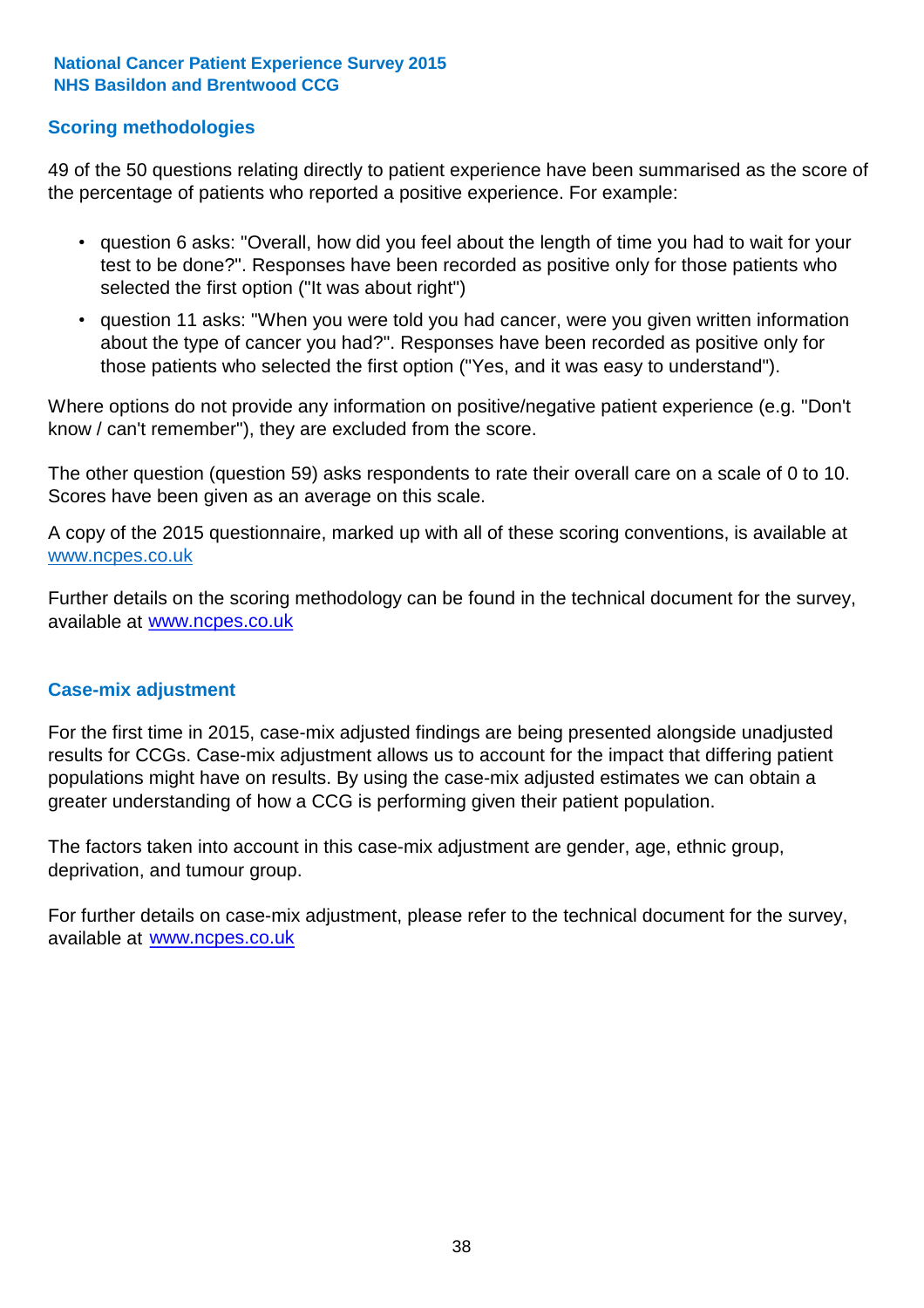#### **Response Rates**

|                 | Sample<br><b>Size</b> | <b>Excluded</b> | Adjusted<br><b>Sample</b> | <b>Not</b><br>Returned Refused | Blank / | Completed | Response<br>Rate |
|-----------------|-----------------------|-----------------|---------------------------|--------------------------------|---------|-----------|------------------|
| <b>National</b> | 116,991               | 8.719           | 108,272                   | 33,168                         | 3.918   | 71,186    | 66%              |
| 99E             | 634                   | 45              | 589                       | 214                            | 17      | 358       | 61%              |

#### **Respondents by tumour group**

The tables below show the numbers of patients from each tumour group and the age and gender distribution of these patients.

| <b>Tumour Group</b>  | Number of<br>respondents* |  |  |
|----------------------|---------------------------|--|--|
| Brain / CNS          | 1                         |  |  |
| <b>Breast</b>        | 83                        |  |  |
| Gynaecological       | 23                        |  |  |
| Colorectal / LGT     | 36                        |  |  |
| Lung                 | 18                        |  |  |
| <b>Skin</b>          | 10                        |  |  |
| Haematological       | 72                        |  |  |
| <b>Upper Gastro</b>  | 23                        |  |  |
| Other                | 21                        |  |  |
| Urological           | 30                        |  |  |
| Prostate             | 31                        |  |  |
| Sarcoma              | $\overline{2}$            |  |  |
| <b>Head and Neck</b> | 8                         |  |  |

*\* These figures may not match the numerator for all questions in the 'Comparisons by tumour group' section of this report, because not all questions were answered by all respondents.*

#### **Respondents by age and gender**

The questionnaire asked respondents to give their year of birth. This information has been amalgamated into 8 age bands. The age and gender distribution for the CCG was as follows:

|             | 16-24 | 25-34 | 35-44 | 45-54 | 55-64 | 65-74 | 75-84 | $85+$ | <b>Total</b> |
|-------------|-------|-------|-------|-------|-------|-------|-------|-------|--------------|
| <b>Male</b> |       |       |       | 9     | 28    | 60    | 50    | 10    | 157          |
| Female      |       |       |       | 29    | 54    | 60    | 38    | 10    | 201          |
| Total       |       |       |       | 38    | 82    | 120   | 88    | 20    | 358          |